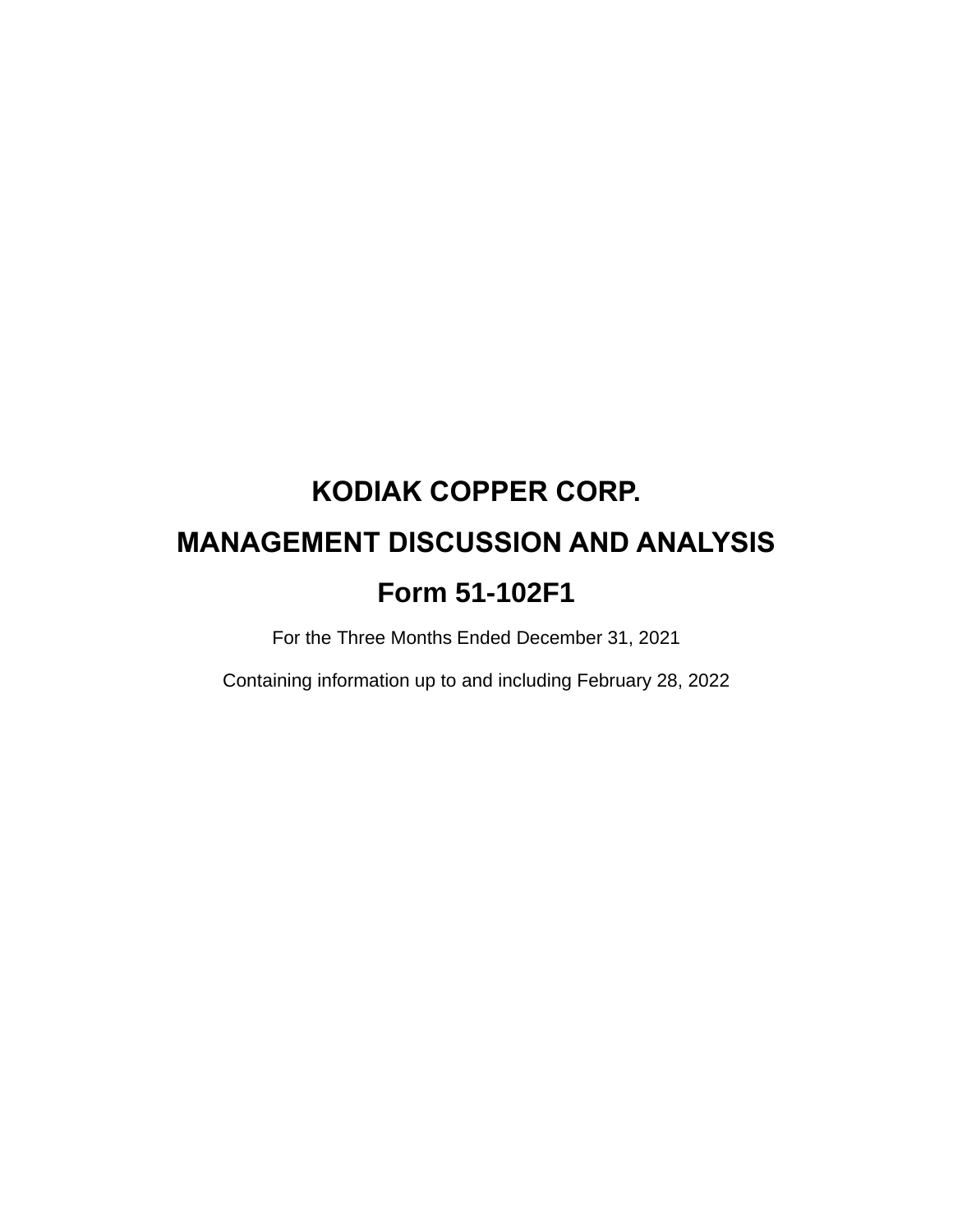# **MANAGEMENT'S RESPONSIBILITY FOR FINANCIAL REPORTING**

This Management Discussion and Analysis ("MD&A") focuses on significant factors that affected Kodiak Copper Corp. (the "Company" or "Kodiak") during the three months ended December 31, 2021 and is current to February 28, 2022. The MD&A supplements but does not form part of the consolidated financial statements of Kodiak and the notes thereto for the three months ended December 31, 2021 and 2020, which were prepared in accordance with International Financial Reporting Standards ("IFRS"). Consequently, the following discussion and analysis should be read in conjunction with the financial statements and the notes thereto for the three months ended December 31, 2021 and 2020.

All dollar amounts referred to in this MD&A are expressed in Canadian dollars except where indicated otherwise.

# **FORWARD-LOOKING STATEMENT**

This MD&A contains certain forward-looking information and forward-looking statements, as defined in applicable securities laws (collectively referred to herein as "forward-looking statements"). These statements relate to future events or the Company's future performance. All statements other than statements of historical fact are forwardlooking statements. Often, but not always, forward-looking statements can be identified by the use of words such as "plans", "expects", "anticipates", "believes", "estimates", "expects" and similar expressions, or the negatives of such words and phrases, or state that certain actions, events or results "may", "could", "would", "should", "might", or "will" be taken, occur or be achieved. Forward-looking statements involve known and unknown risks, uncertainties and other factors that may cause actual results to differ materially from those anticipated in such forward-looking statements. The forward-looking statements in this MD&A speak only as of the date of this MD&A or as of the date specified in such statement. Specifically, this MD&A includes, but is not limited to, forward-looking statements regarding: the potential of Kodiak's properties to contain diamonds, base and precious metal deposits; the Company's ability to meet its working capital needs at the current level for the 12-month period ending December 31, 2022; the plans, costs, timing and capital for future exploration and development of Kodiak's property interests, including the costs and potential impact of complying with existing and proposed laws and regulations; management's outlook regarding future trends; prices and price volatility for diamonds, base and precious metals; and general business and economic conditions.

Inherent in forward-looking statements are risks, uncertainties and other factors beyond Kodiak's ability to predict or control. These risks, uncertainties and other factors include, but are not limited to, diamonds, base and precious metal deposits, price volatility, changes in debt and equity markets, timing and availability of external financing on acceptable terms, the uncertainties involved in interpreting geological data and confirming title to Kodiak's properties, the possibility that future exploration results will not be consistent with the Company's expectations, increases in costs, environmental compliance, and changes in environmental and other local legislation and regulation, interest rate and exchange rate fluctuations, changes in economic and political conditions and other risks involved in the minerals exploration and development industry, as well as those risk factors listed in the "Risks and Uncertainties" section below. Readers are cautioned that the foregoing list of factors is not exhaustive of the factors that may affect the forward-looking statements. Actual results and developments are likely to differ, and may differ materially from those expressed or implied by the forward-looking statements contained in the MD&A. Such statements are based on a number of assumptions about the following: the availability of financing for Kodiak's exploration and development activities; operating and exploration costs; Kodiak's ability to retain and attract skilled staff; timing of the receipt of regulatory and governmental approvals for exploration projects and other operations; market competition; and general business and economic conditions.

Forward-looking statements may be affected by known and unknown risks, uncertainties and other factors that may cause Kodiak's actual results, performance or achievements to be materially different from any of its future results, performance or achievements expressed or implied by forward-looking statements. All forward-looking statements herein are qualified by this cautionary statement. Accordingly, readers should not place undue reliance on forwardlooking statements. The Company undertakes no obligation to update publicly or otherwise any forward-looking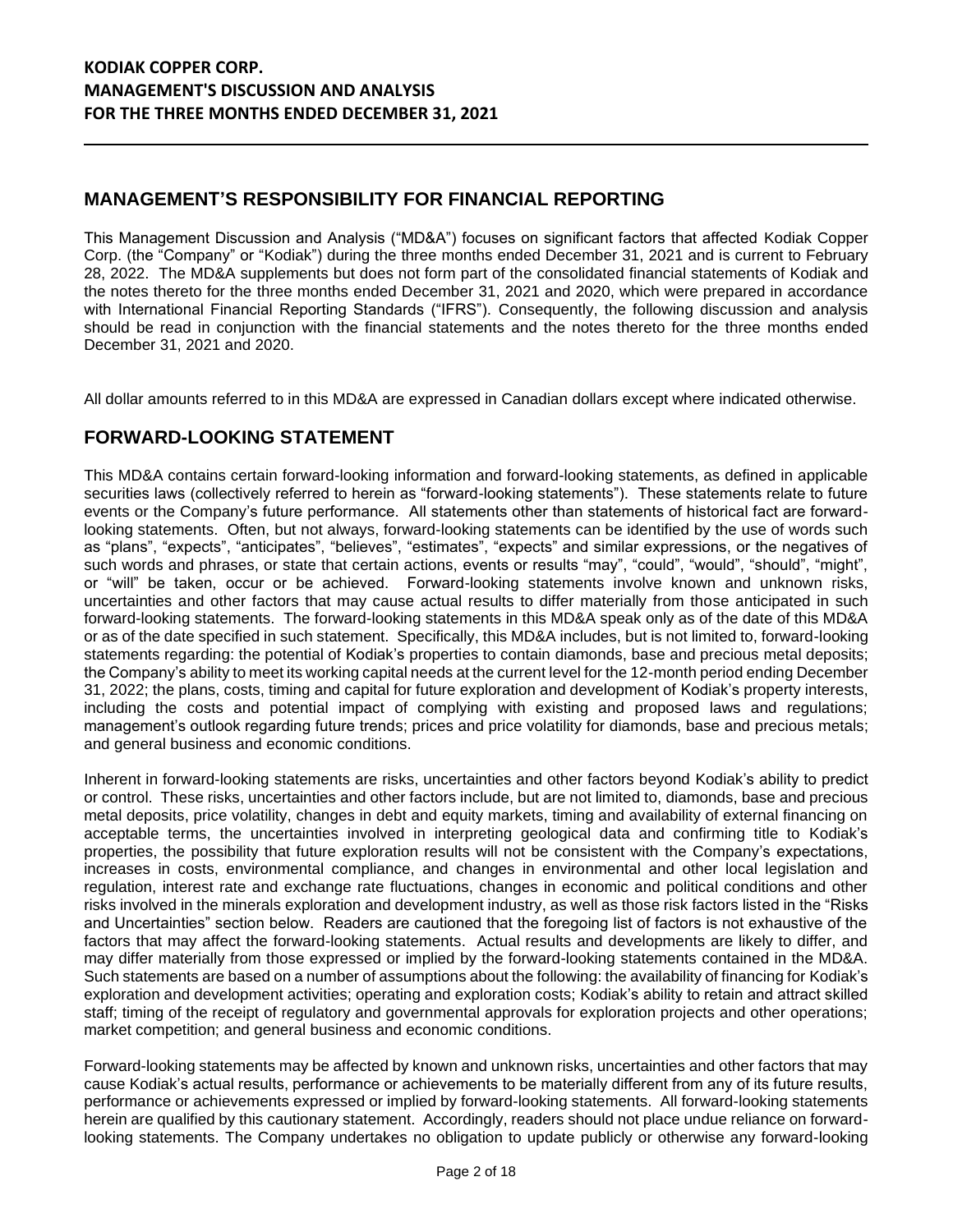statements, whether as a result of new information or future events or otherwise, except as may be required by law. If Kodiak does update one or more forward-looking statements, no inference should be drawn that it will make additional updates with respect to those or other forward-looking statements, unless required by law.

## **HIGHLIGHTS AND RECENT DEVELOPMENTS**

On February 3, 2022 the Company reported results of ground geophysical and soil geochemical surveys from the 100% owned MPD copper-gold project in southern British Columbia. New high priority drill targets in the Gate Zone area were detected, along with three new kilometre-scale copper-gold geochemical trends. A new one kilometre long parallel "look alike" 3D IP response, similar to the response of copper-gold mineralization drilled at Gate has been identified 600 metres to the souteast of the Gate Zone. Results from the 2021 soil geochemical survey highlight three new kilometre-scale copper-gold target areas in the Gate, Man and Dillard areas. Prospecting results from 2021 have also identified new prospects. A large drill program of approximately 25,000 metres is planned for 2022 to further evaluate Gate and advance other high-priority targets in the Dillard, Man and Axe areas.

On January 5, 2022, President & CEO Claudia Tornquist released an Annual Investor Letter summarizing Kodiak's exploration activities in 2021 and the Company's plans for 2022.

On December 14, 2021, the Company reported results from three new drill holes at the Gate Zone and the completion of field operations for 2021. Highlights include hole MPD-21-018 reporting 126 metres of 0.72% Cu, 0.21 g/t Au and 2.95 g/t Ag (0.87% CuEq\*) within a broader 537 metre interval of 0.37% Cu, 0.11 g/t Au and 1.40 g/t Ag (0.45% CuEq\*). Thirty-six holes totaling 21,675 metres were drilled in 2021. Drilling continues to define significant copper-gold grades over substantial intervals central to the Gate Zone. In addition, drilling commenced at the Dillard target with two holes being drilled. Throughout Q1 2022 Kodiak will report on outstanding drill results from 12 remaining holes and other 2021 field work including; results from 1,755 soil samples, 176 prospecting and trench rock samples and, 19.8 line kilometres of DC Resistivity-3D Induced Polarization (IP) and Magnetotelluric (MT) geophysical survey. A large exploration program is planned for 2022, with field work and drilling slated to resume in Q1 and approximately 25,000 metres of additional drilling planned before 2022 fiscal year-end.

Kodiak Copper announced additional Senior Management appointments on November 30, 2021. Ms. Harpreet Bajaj was appointed Corporate Secretary. She has an MBA in Finance and over 13 years of professional experience in compliance and investment banking. Prior to joining Kodiak, she held a position with the TSX Venture Exchange and with MNC bank in its due diligence division. Ms. Nancy Curry was appointed Vice President Corporate Development. She is a senior corporate communications and development professional with over 25 years of experience, and has worked for many successful exploration companies including Mountain Province Mining Inc, Diamonds North Resources Ltd, Cardero Resources Corp, Sun Metals Corp. and Serengeti Resources Inc., recently merged to form Northwest Copper Corp.

On October 18, 2021 the Company reported drill result from nine of the total of 34 holes (18,724 metres) drilled at the MPD Project up to that point in time in 2021. These holes defined additional mineralization towards the centre of the Gate Zone, and expanded the margins of Gate to the south, and west. Highlights from three hole central to Gate included hole MPD-21-016, which intersected 105 metres of 0.50% Cu, 0.39 g/t Au and 1.57 g/t Ag (0.76% CuEq\*) within a broader 504 metre interval of 0.37% Cu, 0.15 g/t Au and 1.11 g/t Ag (0.47% CuEq\*). Six additional holes intersected anomalous to lower-grade copper gold mineralization over significant widths that help define the dimensions of the Gate Zone porphyry. Systematic drilling to date successfully intersected porphyry-related mineralization and host lithology along 950 metres of strike, down to 850 metres depth and over 350 metres width. In addition, it was announced that one of the two drill rigs at MPD was relocated to the Dillard copper-gold porphyry target for the remainder of the 2021 program.

On October 7, 2021, Kodiak announced the appointment of Ms. Lana Eagle to the Company's Board of Directors. Ms. Eagle is an Indigenous relations strategist and a Social Innovator with a background in banking, economic development, wealth management and mineral exploration. Lana is a pioneer for Aboriginal women, being one of the first to chair a mineral exploration company in Canada, Electra Gold Ltd. She is a Program Advisory Committee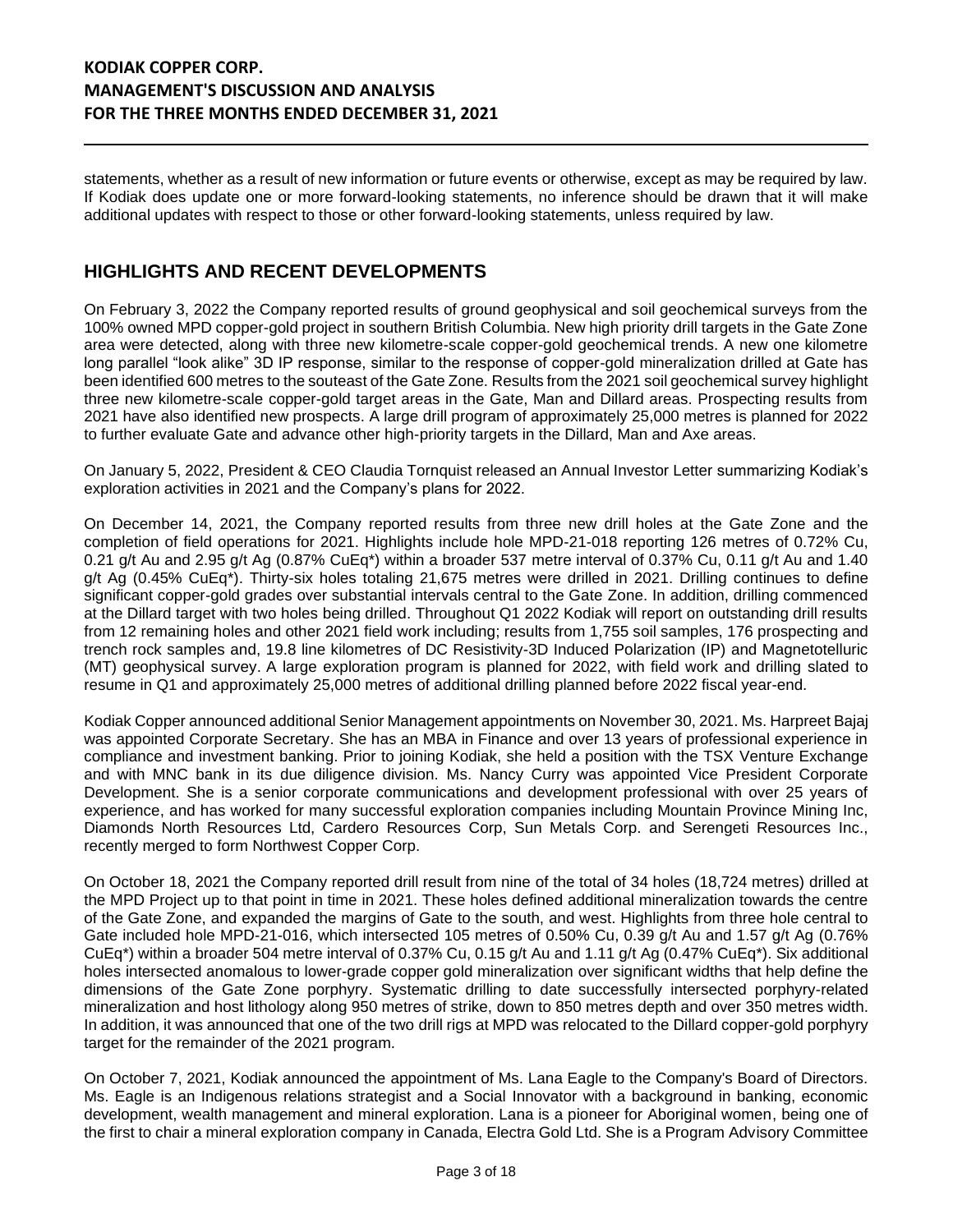Member for Mining and Mineral Exploration at the BC Institute of Technology. Lana is an appointed member of BC's Indigenous Business and Investment Council, a Director on the Board of Geoscience BC and most recently was elected to the board of Prospectors and Developers Association of Canada.

On September 7, 2021, the Company provided an update including results which extended the north-south extent of prospective sulphide-bearing, altered porphyritic host rock from 125 metres to 950 metres at the Gate Zone. Field work also included sampling, geological mapping, prospecting and geotechnical studies. Kodiak directly engaged with various First Nations whose traditional territory includes the MPD Project and prior to any ground disturbance, Heritage Field Reconnaissance Surveys were carried out by First Nation representatives. The Company implemented a multi-phased Environmental Work Plan that includes water quality, migratory/nesting bird, species at risk and incidental wildlife surveys.

On August 3, 2021, the Company reported the strengthening of its management team with appointment of Nancy Curry to the position of Corporate Development.

On July 20, 2021, the Company announced its shares had become DTC eligible.

On July 17, 2021, the Company reported an increase in strike length of the Gate Zone from 125 to 800 metres after intersecting 242 metres of 0.38% copper and 0.22g/t gold in a 575 metre step out hole. The Company also reported it had mobilized a second drill rig to its MPD project in June 2021.

On May 11, 2021, the Company provided an update on its MPD drill program, which had commenced on March 15. In April, the Company received an amendment to its multi-year area-based exploration permit that authorized new drill sites and expanded exploration activity across the MPD property to 2026.

In April, 2021, the Company announced it had entered into a purchase agreement to acquire a 100% interest in the Axe Copper-Gold Property from Orogen Royalties. Axe is contiguous with Kodiak's MPD project and is host to a porphyry complex comprising four drill-proven copper-gold porphyry centres, with additional potential for new targets like Kodiak's Gate Zone. The Axe acquisition expanded Kodiak's MPD project area to 14,716 hectares (147 square kilometres). It has similar geologyto the MPD property and is situated within Nicola Volcanic Belt rocks also associated with the Highland Valley, Copper Mountain and New Afton Mines. The consideration for Axe consisted of:

- 950,000 in Kodiak shares upon closing of the transaction; (issued)
- A 2% net smelter returns royalty on the Axe property of which 0.5% may be purchased by Kodiak for C\$2,000,000 at any time;
- a cash payment equivalent to the value of 75,000 Orogen shares up to a maximum of C\$50,000 upon the completion of 5,000 metres of drilling on the Axe property;
- A cash payment equivalent to the value of 200,000 Orogen shares up to a maximum of C\$150,000 upon the announcement of a measured or indicated mineral resource estimate of at least 500,000,000 tonnes at a grade of at least 0.40% copper equivalent; and
- A cash payment equivalent to the value of 250,000 Orogen shares up to a maximum of C\$200,000 upon the completion of a feasibility study on the Axe Property.

On March 15, 2021 Kodiak resumed exploration drilling on the MPD property. The 2021 program initially focused on the Gate Zone, where Kodiak intersected broad intervals of high-grade mineralization in 2020, and which is open in multiple directions.

On March 9, 2021, the Company announced that its common shares commenced trading on the OTCQB Marketplace under the symbol "KDKCF", and that it would continue to trade on the TSX Venture Exchange under the ticker symbol "KDK" and the Frankfurt Stock Exchange under the ticker symbol "5DD1".

On February 16, 2021, the Company reported results from five drill holes at the MPD copper-gold porphyry project. Drill hole MPD-20-007 returned 441 metres of 0.42% copper, 0.22 g/t gold and 1.49 g/t silver from 279 to 720 metres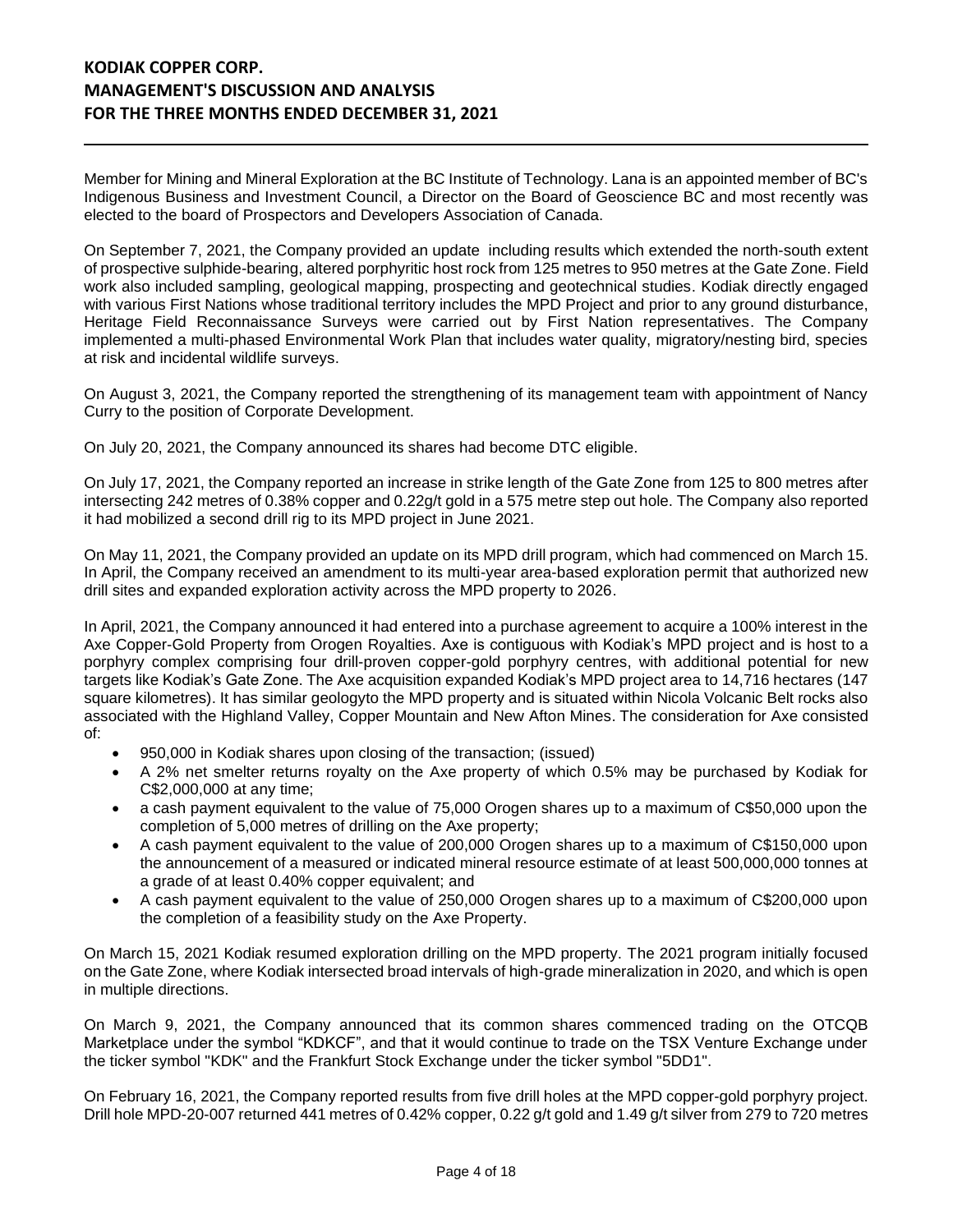down hole and drill hole MPD-20-006 returned 449.2 metres of 0.34% Cu, 0.21 g/t Au and 1.48 g/t Ag from 183 to 633 metres down hole.

## **OVERVIEW**

The Company was incorporated under the laws of the Province of British Columbia on January 12, 1987.

The Company's common shares trade as a mining issuer on Tier 2 of the TSX-V under the trading symbol KDK.

## **MINERAL PROPERTIES**

#### **1. MPD PROPERTY, BRITISH COLUMBIA**

In November 2018 Kodiak announced the acquisition of 100% ownership of the MPD copper-gold porphyry project ("MPD") consisting of the consolidated Man, Prime and Dillard properties in south-central British Columbia. The consideration for MPD consisted of \$100,000 in cash (paid), 360,000 Kodiak shares issued upon closing of the transaction (issued) and an additional \$100,000 in cash payable on April 1, 2019 (paid). A 1.25% to 2% NSR is payable on three of a total 28 mineral claims. No royalties are payable on the remaining 25 claims. An additional four claims comprising 18.8 km² were staked by Kodiak in June 2020.

The MPD land package is in the Quesnel Trough, British Columbia's primary copper-producing belt that hosts among others: Teck Resource's world-class Highland Valley Mine, Copper Mountain's namesake mine, New Gold's New Afton Mine, and Centerra Gold's Mount Milligan Mine. The MPD project's Nicola Belt geology has many similar characteristics to the neighbouring alkalic porphyry systems at the Copper Mountain Mine to the south and the New Afton Mine to the north. MPD is accessible year-round by service roads and trails from the adjacent highway linking Princeton and Merritt.

In total, 129 drill holes (25,780 metres) were completed at MPD from 1966 to 2014. Previous operators include Rio Tinto plc and Newmont Mining Corp. Historic drilling confirmed copper and gold mineralization across a large, 10 km<sup>2</sup> area. Drill results often showed favourable gold to copper values, consistent with multiple porphyry centres. Copper and gold mineralization extends from surface, with historic drill holes rarely testing below 200 metres vertical depth.

Many historically drilled copper intervals at MPD have similar grades to those reported at adjacent copper mines. Highlights of historical drill results (1966 to 2014) include:

- 63.6 metres of 0.45% copper and 30 metres 0.92 g/t gold
- 194 metres of 0.29% copper and 0.27 g/t gold
- 120 metres of 0.21% copper and 0.92 g/t gold
- 403 metres of 0.14% copper and 0.07 g/t gold
- High gold grades include 3.0 metres of 7.0 g/t gold with 0.91% copper and 12 metres of 3.6 g/t gold

In April 2021, the Company announced it had acquired a 100% interest in the Axe copper-gold property ("Axe") from Orogen Royalties. Axe is contiguous with the MPD property on the south and has a porphyry complex comprised of four historic drill-proven copper-gold porphyry centres, plus additional untested targets similar to Kodiak's Gate Zone. The 4,980-hectare Axe property is located 20 kilometers north of the town of Princeton and expands Kodiak's land holdings to 14,716 hectares (147 square kilometres) to become a large-scale exploration opportunity with multiple proven copper-gold occurrences.

Kodiak drilled 1,766 metres in 2019, 6.698 metres in 2020 and 21,675 m in 2021 at MPD and has intersected mineralization to date over 950 metres in length, down to a depth of 850 metres and across a width of 350 metres. Consolidated drill results are displayed in the table below: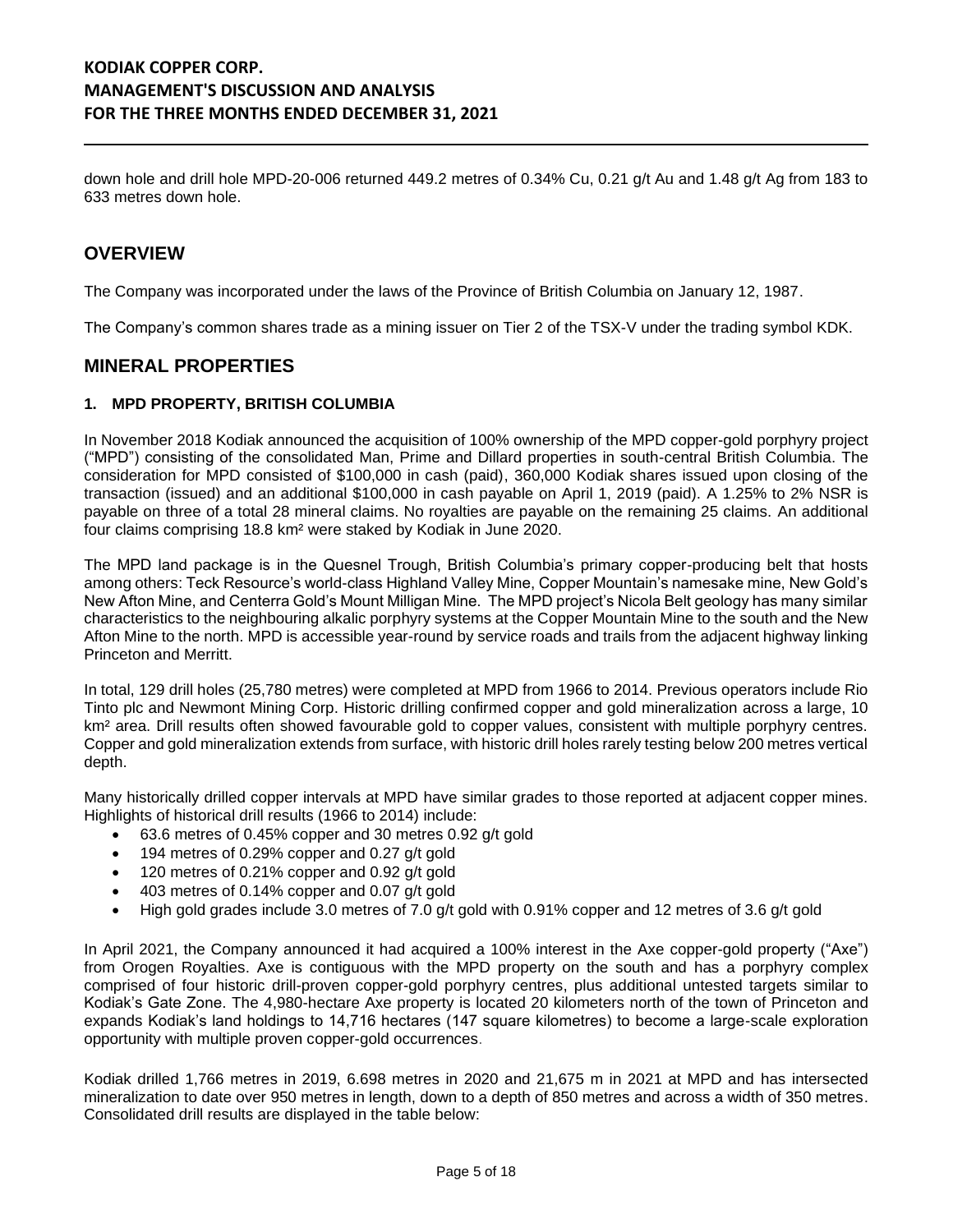| Hole ID                   | From (m) | To (m)   | Width (m)         | % Cu | Au g/t | Ag $g/t$ | % CuEq* |
|---------------------------|----------|----------|-------------------|------|--------|----------|---------|
|                           |          |          | <b>Man Area</b>   |      |        |          |         |
| MPD-19-001                | 153.83   | 303.00   | 149.17            | 0.04 | 0.07   | 0.31     | 0.11    |
| Includes                  | 153.83   | 225.00   | 71.17             | 0.07 | 0.08   | 0.38     | 0.14    |
|                           |          |          | <b>Prime Area</b> |      |        |          |         |
| MPD-19-002                | 246.00   | 549.00   | 303.00            | 0.13 | 0.09   | 0.81     | 0.22    |
| Includes                  | 246.00   | 330.00   | 84.00             | 0.11 | 0.19   | 1.09     | 0.27    |
| and Includes              | 378.00   | 531.00   | 153.00            | 0.17 | 0.06   | 0.67     | 0.23    |
| MPD-19-003<br>(Gate Zone) | 52.35    | 816.00   | 763.65            | 0.21 | 0.07   | 0.77     | 0.28    |
| Includes                  | 219.00   | 559.74   | 340.74            | 0.33 | 0.09   | 1.14     | 0.42    |
| Includes                  | 297.00   | 507.00   | 210.00            | 0.41 | 0.12   | 0.81     | 0.52    |
| Includes                  | 297.00   | 371.91   | 74.91             | 0.43 | 0.11   | 1.55     | 0.54    |
| and Includes              | 404.93   | 507.00   | 102.07            | 0.53 | 0.16   | 1.71     | 0.68    |
|                           |          |          | <b>Gate Zone</b>  |      |        |          |         |
| Hole ID                   | From (m) | To (m)   | Width (m)         | % Cu | Au g/t | Ag $g/t$ | %CuEq** |
| MPD-20-001                | 152.0    | 778.8    | 626.8             | 0.19 | 0.06   | 0.76     | 0.25    |
| Includes                  | 340.5    | 616.3    | 275.8             | 0.28 | 0.08   | 1.12     | 0.36    |
| Includes                  | 340.5    | 483.1    | 142.6             | 0.34 | 0.10   | 1.35     | 0.45    |
| and Includes              | 404.7    | 483.1    | 78.5              | 0.39 | 0.12   | 1.71     | 0.52    |
|                           |          |          |                   |      |        |          |         |
| Hole ID                   | From (m) | To $(m)$ | Width (m)         | % Cu | Au g/t | Ag $g/t$ | %CuEq** |
| MPD-20-002                | 173      | 815      | 642               | 0.21 | 0.06   | 0.84     | 0.27    |
| Includes                  | 332      | 695      | 363               | 0.26 | 0.06   | 0.98     | 0.32    |
| Includes                  | 346      | 452      | 106               | 0.32 | 0.09   | 1.3      | 0.42    |
| Includes                  | 416.2    | 449      | 32.8              | 0.46 | 0.12   | 1.5      | 0.59    |
| and includes              | 627.2    | 686      | 58.8              | 0.43 | 0.08   | 1.16     | 0.51    |
|                           |          |          |                   |      |        |          |         |
| Hole ID                   | From (m) | To (m)   | Width (m)         | % Cu | Au g/t | Ag $g/t$ | %CuEq** |
| MPD-20-003                | 158.0    | 663.1    | 505.1             | 0.15 | 0.04   | 0.69     | 0.20    |
| Includes                  | 188.0    | 363.0    | 175.0             | 0.20 | 0.05   | 0.59     | 0.25    |
| Includes                  | 308.0    | 347.0    | 39.0              | 0.29 | 0.06   | 0.67     | 0.35    |
| and includes              | 399.5    | 608.0    | 208.5             | 0.17 | 0.04   | 0.95     | 0.22    |
|                           |          |          |                   |      |        |          |         |
| Hole ID                   | From (m) | To $(m)$ | Width (m)         | % Cu | Au g/t | Ag $g/t$ | %CuEq** |
| MPD-20-004                | 201.9    | 737      | 535.1             | 0.49 | 0.29   | 1.76     | 0.76    |
| Includes                  | 201.9    | 263      | 61.1              | 0.22 | 0.06   | 0.71     | 0.29    |
| Includes                  | 263      | 545      | 282               | 0.7  | 0.49   | 2.65     | 1.16    |
| Includes                  | 305      | 530      | 225               | 0.8  | 0.58   | 2.92     | 1.34    |
| Includes                  | 329      | 482      | 153               | 0.88 | 0.74   | 3.37     | 1.57    |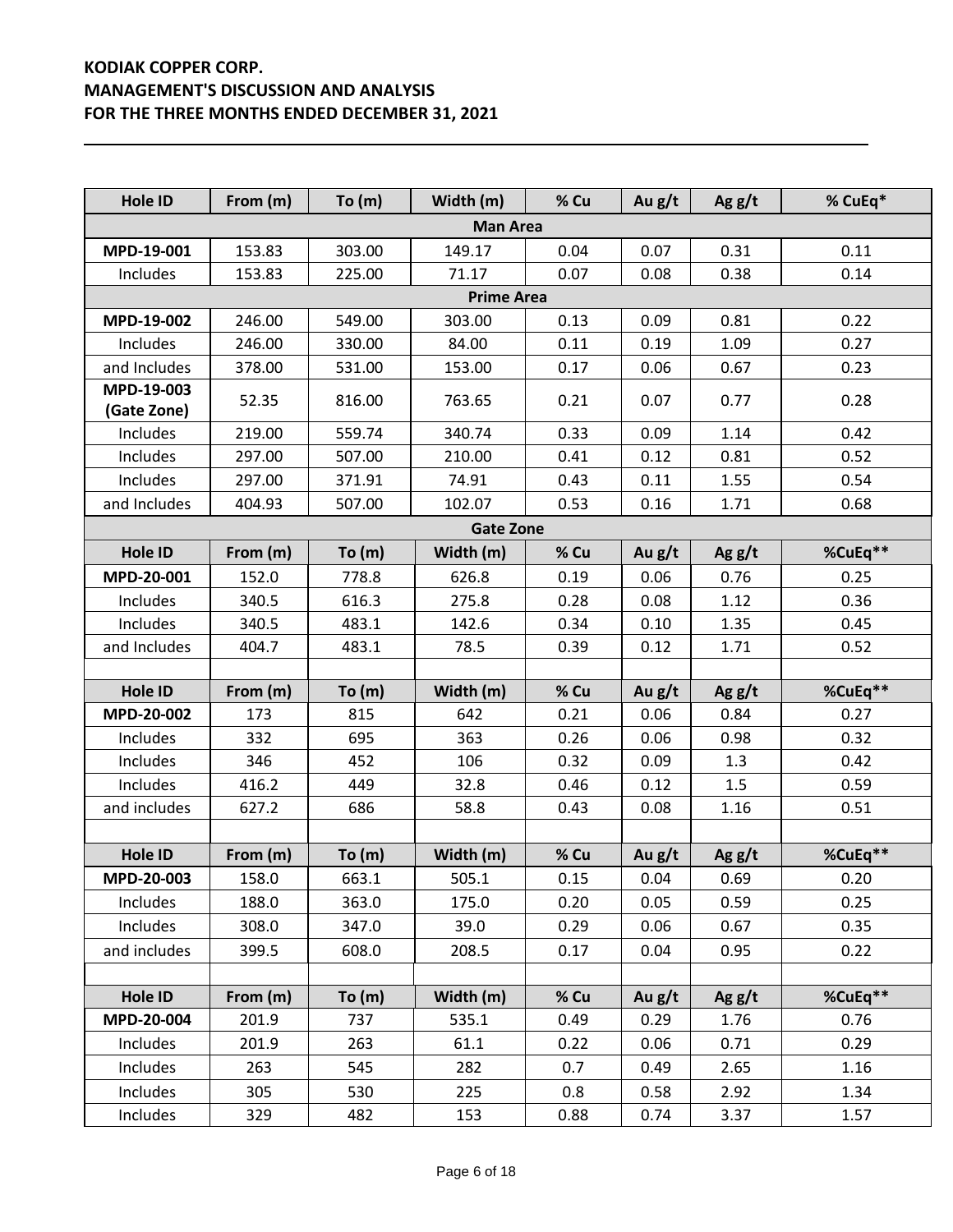| Includes             | 329          | 425.7                         | 96.7                                            | $\mathbf{1}$ | 0.86         | 4.19         | 1.8          |
|----------------------|--------------|-------------------------------|-------------------------------------------------|--------------|--------------|--------------|--------------|
| Includes             | 380          | 425.7                         | 45.7                                            | 1.41         | 1.46         | 5.56         | 2.75         |
| and Includes         | 545          | 737                           | 192                                             | 0.27         | 0.06         | 0.8          | 0.33         |
| Hole ID              | From (m)     | To(m)                         | Width (m)                                       | % Cu         | Au $g/t$     | Ag $g/t$     | %CuEq**      |
| MPD-20-005           | 223.5        | 739.3                         | 515.8                                           | 0.41         | 0.22         | 1.50         | 0.63         |
| Includes             | 308.0        | 500.0                         | 192.0                                           | 0.74         | 0.48         | 2.75         | 1.21         |
| Includes             | 332.0        | 482.0                         | 150.0                                           | 0.84         | 0.57         | 3.06         | 1.38         |
| Includes             | 350.0        | 458.0                         | 108.0                                           | 0.94         | 0.68         | 3.28         | 1.59         |
| and Includes         | 401.0        | 446.0                         | 45.0                                            | 1.18         | 1.01         | 4.00         | 2.13         |
|                      |              |                               |                                                 |              |              |              |              |
| Hole ID              | From (m)     | To(m)                         | Width (m)                                       | % Cu         | Au g/t       | Ag $g/t$     | %CuEq**      |
| MPD-20-006           | 183.8        | 633.0                         | 449.2                                           | 0.34         | 0.21         | 1.48         | 0.55         |
| Includes             | 195.0        | 555.0                         | 360.0                                           | 0.40         | 0.25         | 1.72         | 0.65         |
| Includes             | 261.0        | 432.0                         | 171.0                                           | 0.62         | 0.43         | 2.55         | 1.03         |
| Includes             | 337.1        | 414.0                         | 76.9                                            | 0.93         | 0.72         | 4.12         | 1.62         |
| and Includes         | 376.0        | 414.0                         | 38.0                                            | 1.18         | 1.08         | 5.54         | 2.21         |
|                      |              |                               |                                                 |              |              |              |              |
| <b>Hole ID</b>       | From (m)     | To(m)                         | Width (m)                                       | % Cu         | Au g/t       | Ag $g/t$     | %CuEq**      |
| MPD-20-007           | 279.0        | 720.0                         | 441.0                                           | 0.42         | 0.22         | 1.49         | 0.63         |
| Includes             | 435.0        | 648.0                         | 213.0                                           | 0.65         | 0.37         | 2.23         | 1.00         |
| and Includes         | 447.0        | 543.4                         | 96.4                                            | 0.75         | 0.42         | 2.52         | 1.16         |
|                      |              |                               |                                                 |              |              |              |              |
| MPD-20-008           |              | Drill Hole Lost in Overburden |                                                 |              |              |              |              |
| MPD-20-009           |              |                               | Drill Hole Lost at Depth, No Significant Assays |              |              |              |              |
|                      |              |                               |                                                 |              |              |              |              |
| Hole ID              | From (m)     | To (m)                        | Width (m)                                       | % Cu         | Au g/t       | Ag $g/t$     | %CuEq**      |
| MPD-20-010           | 212.0        | 749.0                         | 537.0                                           | 0.23         | 0.09         | 1.15         | 0.33         |
| Includes             | 212.0        | 315.4                         | 103.4                                           | 0.37         | 0.11         | 2.04         | 0.49         |
| Includes             | 269.0        | 315.4                         | 46.4                                            | 0.57         | 0.16         | 1.80         | 0.73         |
| Includes             | 522.9        | 661.6                         | 138.7                                           | 0.28         | 0.07         | 0.80         | 0.35         |
| and Includes         | 778.0        | 781.0                         | 3.0                                             | 0.05         | 9.62         | 2.40         | n/a          |
| Hole ID              | From (m)     | To(m)                         | Width (m)                                       | % Cu         | Au $g/t$     | Ag $g/t$     | %CuEq***     |
| MPD-21-001           | 86           | 603.5                         | 517.5                                           | 0.1          | 0.02         | 0.35         | 0.11         |
| includes             | 121.9        | 179                           | 57.1                                            | 0.12         | 0.03         | 0.31         | 0.14         |
| includes             | 359          | 454.9                         | 95.9                                            | 0.17         | 0.03         | 0.5          | 0.2          |
| and includes         | 556.4        | 603.5                         | 47.1                                            | 0.12         | 0.03         | 0.35         | 0.14         |
| Hole ID              | From (m)     | To(m)                         | Width (m)                                       | % Cu         | Au $g/t$     | Ag $g/t$     | %CuEq***     |
| MPD-21-002           | 150          | 687                           | 537                                             | 0.15         | 0.04         | 0.57         | 0.18         |
| includes<br>includes | 306<br>434.7 | 687<br>633                    | 381<br>198.4                                    | 0.18<br>0.21 | 0.04<br>0.05 | 0.68<br>0.86 | 0.21<br>0.25 |
| and includes         | 453          | 603                           | 150                                             | 0.24         | 0.06         | 0.96         | 0.29         |
| Hole ID              | From (m)     | To(m)                         | Width (m)                                       | % Cu         | Au g/t       | Ag $g/t$     | %CuEq***     |
| MPD-21-003           | 102          | 648                           | 546                                             | 0.12         | 0.04         | 0.48         | 0.15         |
|                      |              |                               |                                                 |              |              |              |              |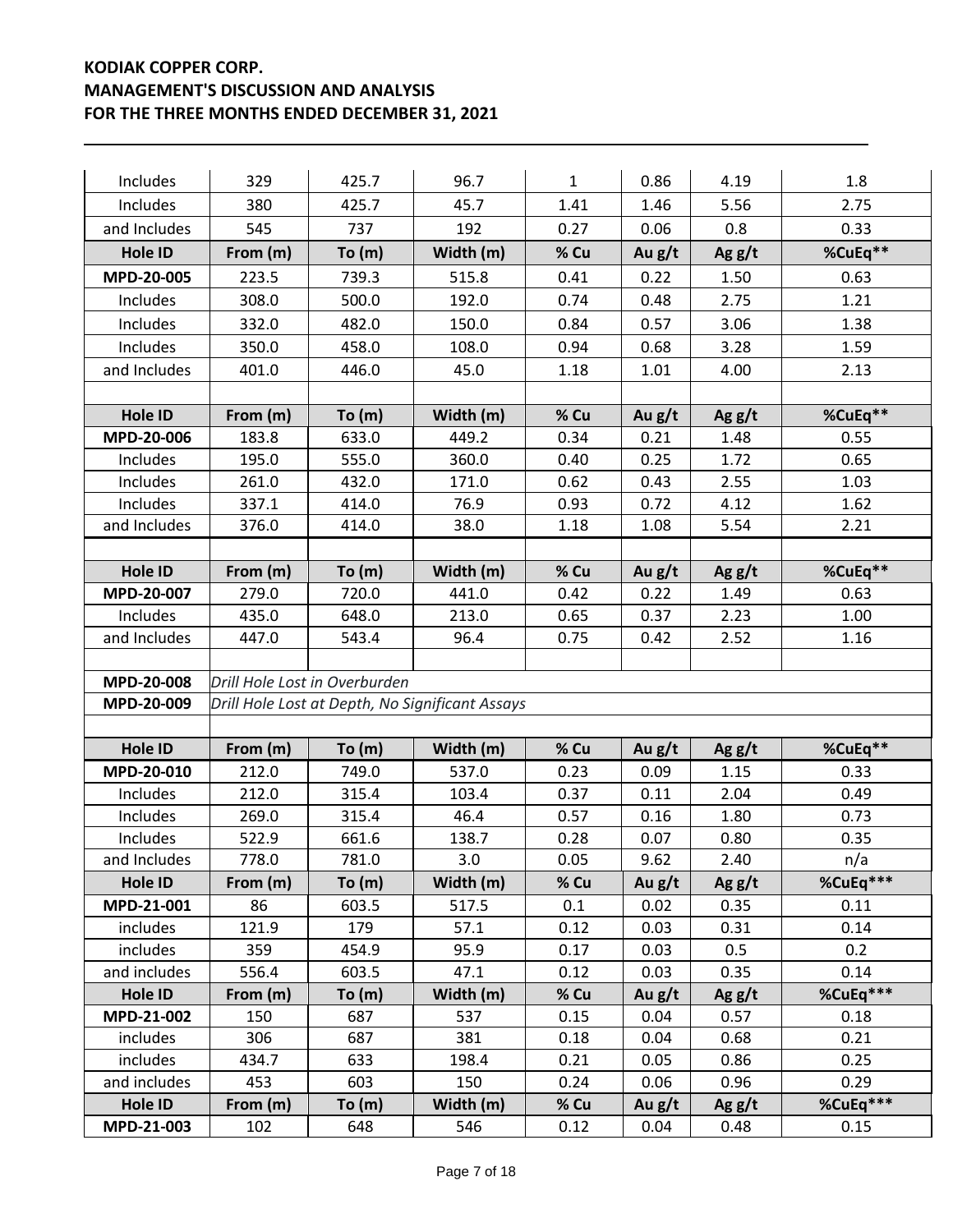| includes              | 444                      | 648    | 204       | 0.23 | 0.05   | 0.74     | 0.27             |
|-----------------------|--------------------------|--------|-----------|------|--------|----------|------------------|
| includes              | 498                      | 648    | 150       | 0.28 | 0.06   | 0.86     | 0.32             |
| and includes          | 576                      | 648    | 72        | 0.39 | 0.09   | 1.23     | 0.46             |
| Hole ID               | From (m)                 | To (m) | Width (m) | % Cu | Au g/t | Ag $g/t$ | %CuEq*           |
| MPD-21-004            | 184.8                    | 546.2  | 361.4     | 0.35 | 0.18   | 1.5      | 0.47             |
| includes              | 320                      | 527    | 207       | 0.47 | 0.27   | 2.06     | 0.66             |
| includes              | 326                      | 413    | 87        | 0.58 | 0.32   | 3.33     | 0.81             |
| and includes          | 440                      | 494    | 54        | 0.53 | 0.31   | 1.24     | 0.73             |
|                       |                          |        |           |      |        |          |                  |
| MPD-21-005            | Drill Hole Lost at Depth |        |           |      |        |          |                  |
|                       |                          |        |           |      |        |          |                  |
| Hole ID               | From (m)                 | To (m) | Width (m) | % Cu | Au g/t | Ag $g/t$ | %CuEq***         |
| MPD-21-006            | 143                      | 821    | 678       | 0.26 | 0.11   | 0.89     | 0.34             |
| includes              | 323                      | 686    | 363       | 0.29 | 0.16   | 1.19     | 0.39             |
| includes              | 436.9                    | 515    | 78.2      | 0.37 | 0.21   | 1.4      | 0.51             |
| includes              | 623                      | 674    | 51        | 0.54 | 0.36   | 2.77     | 0.79             |
| and includes          | 737                      | 821    | 84        | 0.4  | 0.08   | 0.5      | 0.46             |
| Hole ID               | From (m)                 | To(m)  | Width (m) | % Cu | Au g/t | Ag $g/t$ | %CuEq***         |
| MPD-21-007            | 116.0                    | 248.0  | 132.0     | 0.15 | 0.08   | 0.43     | 0.21             |
| <b>Hole ID</b>        | From (m)                 | To (m) | Width (m) | % Cu | Au g/t | Ag $g/t$ | %CuEq***         |
| MPD-21-008            | 377.0                    | 479.0  | 102.0     | 0.15 | 0.11   | 1.10     | 0.22             |
| Hole ID               | From (m)                 | To (m) | Width (m) | % Cu | Au g/t | Ag $g/t$ | %CuEq***         |
| MPD-21-009            | 245                      | 713    | 468       | 0.25 | 0.16   | 0.51     | 0.35             |
| includes              | 414                      | 656    | 242       | 0.38 | 0.22   | 0.63     | 0.52             |
| includes              | 434                      | 614    | 180       | 0.43 | 0.27   | 0.67     | 0.6              |
| and includes          | 446                      | 533    | 87        | 0.51 | 0.43   | 0.81     | 0.78             |
| <b>Hole ID</b>        | From (m)                 | To (m) | Width (m) | % Cu | Au g/t | Ag $g/t$ | %CuEq***         |
| MPD-21-010            | 95.0                     | 516.3  | 421.3     | 0.07 | 0.04   | 0.13     | 0.10             |
| Hole ID               | From (m)                 | To (m) | Width (m) | % Cu | Au g/t | Ag $g/t$ | %CuEq*           |
| MPD-21-011            | 110.0                    | 113.5  | 3.5       | 0.08 | 3.58   | 0.60     | 2.30             |
| Hole ID               | From (m)                 | To (m) | Width (m) | % Cu | Au g/t | Ag g/t   | %CuEq***         |
| MPD-21-012            | 254.0                    | 689.0  | 435.0     | 0.23 | 0.06   | 0.20     | 0.27             |
| includes              | 275.0                    | 518.0  | 243.0     | 0.31 | 0.08   | 0.35     | 0.36             |
| includes              | 395.0                    | 503.0  | 108.0     | 0.45 | 0.09   | 0.59     | 0.51             |
| includes              | 413.0                    | 461.0  | 48.0      | 0.58 | 0.10   | 0.97     | 0.65<br>%CuEq*** |
| Hole ID<br>MPD-21-013 | From (m)                 | To (m) | Width (m) | % Cu | Au g/t | Ag $g/t$ |                  |
|                       | 304.7                    | 623.0  | 318.3     | 0.14 | 0.06   | 0.13     | 0.18             |
| MPD-21-014            | Drill Hole Lost at Depth |        |           |      |        |          |                  |
|                       |                          |        |           |      |        |          |                  |
| Hole ID               | From $(m)$               | To(m)  | Width (m) | % Cu | Au g/t | Ag $g/t$ | %CuEq***         |
| MPD-21-015            | 182.0                    | 297.0  | 115.0     | 0.09 | 0.09   | 0.37     | 0.14             |
| and                   | 536.0                    | 542.0  | 6.0       | 0.15 | 2.40   | 6.20     | 1.68             |
| Hole ID               | From (m)                 | To(m)  | Width (m) | % Cu | Au g/t | Ag $g/t$ | %CuEq***         |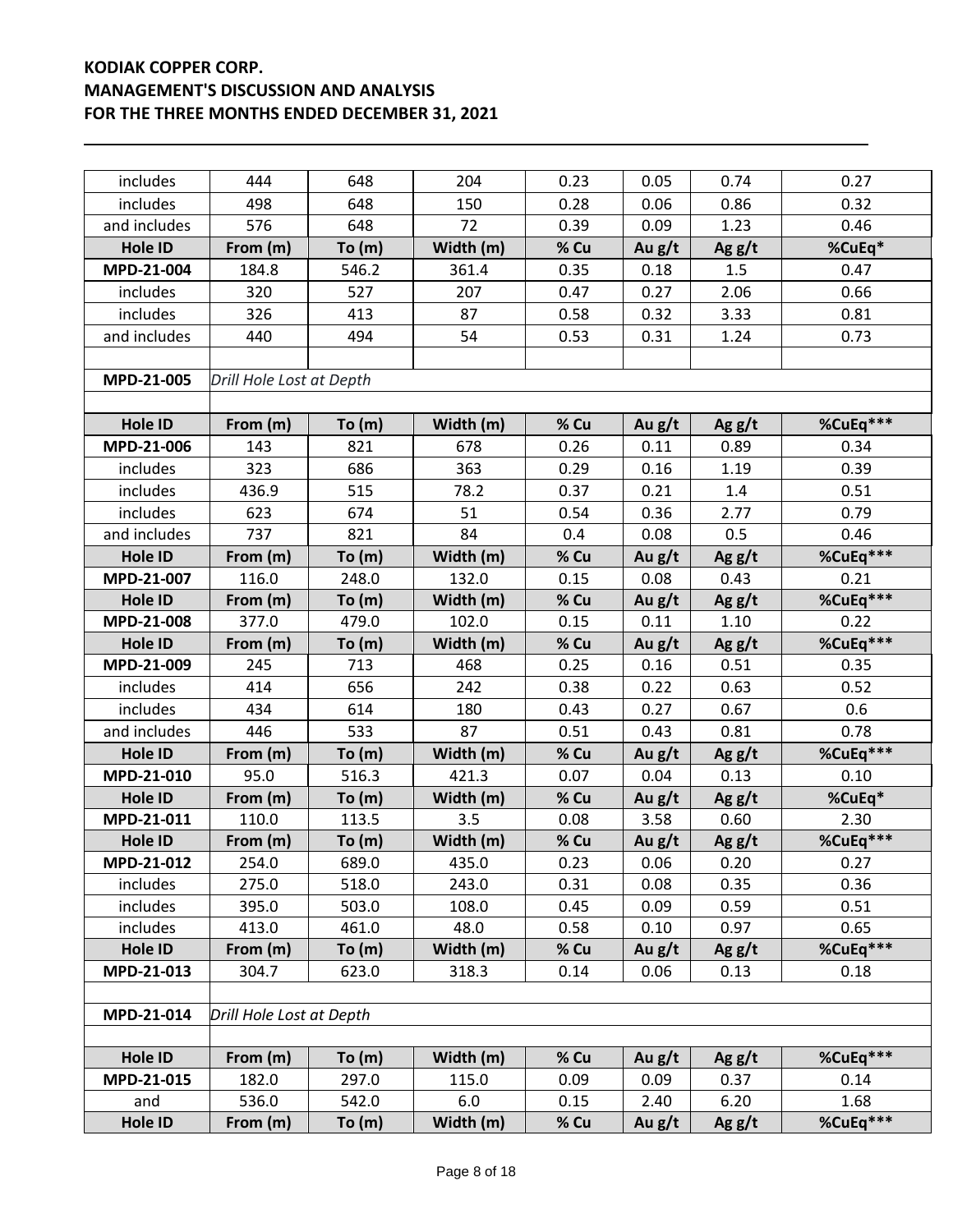| MPD-21-016     | 21.0                     | 720.0  | 699.0          | 0.29 | 0.12   | 0.87     | 0.37     |  |  |
|----------------|--------------------------|--------|----------------|------|--------|----------|----------|--|--|
|                | 168.0                    |        | 504.0          |      |        |          |          |  |  |
| Includes       |                          | 672.0  |                | 0.37 | 0.15   | 1.11     | 0.47     |  |  |
| Includes       | 201.0                    | 459.0  | 258.0          | 0.40 | 0.09   | 1.14     | 0.47     |  |  |
| Includes       | 297.8                    | 402.0  | 104.2          | 0.48 | 0.11   | 1.41     | 0.56     |  |  |
| and Includes   | 567.0                    | 672.0  | 105.0          | 0.50 | 0.39   | 1.57     | 0.76     |  |  |
| <b>Hole ID</b> | From (m)                 | To (m) | Width ** $(m)$ | % Cu | Au g/t | Ag $g/t$ | %CuEq*** |  |  |
| MPD-21-017     | 158.0                    | 455.0  | 297.0          | 0.23 | 0.10   | 0.89     | 0.30     |  |  |
| includes       | 257.0                    | 338.0  | 81.0           | 0.31 | 0.13   | 1.41     | 0.40     |  |  |
| and includes   | 362.0                    | 455.0  | 93.0           | 0.31 | 0.08   | 0.73     | 0.37     |  |  |
| Hole ID        | From (m)                 | To (m) | Width (m)      | % Cu | Au g/t | Ag g/t   | %CuEq*** |  |  |
| MPD-21-018     | 92.0                     | 629.0  | 537.0          | 0.37 | 0.11   | 1.40     | 0.45     |  |  |
| includes       | 302.0                    | 626.0  | 324.0          | 0.51 | 0.14   | 1.85     | 0.61     |  |  |
| includes       | 398.0                    | 458.0  | 60.0           | 0.56 | 0.16   | 1.88     | 0.68     |  |  |
| and includes   | 500.0                    | 626.0  | 126.0          | 0.72 | 0.21   | 2.95     | 0.87     |  |  |
| and includes   | 704.0                    | 791.0  | 87.0           | 0.22 | 0.13   | 1.87     | 0.32     |  |  |
|                |                          |        |                |      |        |          |          |  |  |
| MPD-21-021     | Drill Hole Lost at Depth |        |                |      |        |          |          |  |  |
| MPD-21-022     | Drill Hole Lost at Depth |        |                |      |        |          |          |  |  |
| MPD-21-023     | Drill Hole Lost at Depth |        |                |      |        |          |          |  |  |
|                |                          |        |                |      |        |          |          |  |  |
| <b>Hole ID</b> | From (m)                 | To (m) | Width (m)      | % Cu | Au g/t | Ag $g/t$ | %CuEq*** |  |  |
| MPD-21-024     | 302.0                    | 749.0  | 447.0          | 0.21 | 0.11   | 0.72     | 0.29     |  |  |
| includes       | 311.0                    | 425.0  | 114.0          | 0.25 | 0.05   | 0.80     | 0.29     |  |  |
| includes       | 512.0                    | 554.0  | 42.0           | 0.32 | 0.34   | 1.56     | 0.55     |  |  |
| and includes   | 608.0                    | 662.0  | 54.0           | 0.30 | 0.18   | 1.22     | 0.43     |  |  |
|                |                          |        |                |      |        |          |          |  |  |
| MPD-21-025     | Drill Hole Lost at Depth |        |                |      |        |          |          |  |  |
|                |                          |        |                |      |        |          |          |  |  |
| <b>Hole ID</b> | From (m)                 | To (m) | Width (m)      | % Cu | Au g/t | Ag $g/t$ | %CuEq*** |  |  |
| MPD-21-026     | 371.0                    | 803.0  | 432.0          | 0.27 | 0.13   | 0.78     | 0.35     |  |  |
| includes       | 416.0                    | 776.0  | 360.0          | 0.30 | 0.15   | 0.90     | 0.40     |  |  |
| includes       | 506.0                    | 770.0  | 264.0          | 0.33 | 0.19   | 1.06     | 0.46     |  |  |
| includes       | 563.0                    | 746.0  | 183.0          | 0.40 | 0.24   | 1.26     | 0.56     |  |  |
|                |                          |        |                |      |        |          |          |  |  |

*\* 2019: Copper equivalent grades (%CuEq) are for comparative purposes only. Calculations are uncut and recovery is assumed to be 100% as no metallurgical data is available. The following metal prices were used to calculate copper equivalence: US\$1500/oz Gold, US\$16/oz Silver & US\$2.60/lb Copper. The following equation was used to calculate copper equivalence: %CuEq = (\$1500 x Au g/t ÷ 31.10 + \$16.00 x Ag g/t ÷ 31.10 + \$2.60 x % Cu ÷ 2204.62 x 100) ÷ (\$2.60 ÷ 2204.62 x 100)*

*\*\*2020: Copper equivalent grades (%CuEq) are for comparative purposes only. Calculations are uncut and recovery is assumed to be 100% as no metallurgical data is available. The following metal prices were used to calculate copper equivalence: US\$1800/oz Gold, US\$19/oz Silver & US\$2.90/lb Copper. The following equation was used to calculate copper equivalence: %CuEq = (\$1800 x Au g/t ÷ 31.10 + \$19.00 x Ag g/t ÷ 31.10 + \$2.90 x % Cu ÷ 2204.62 x 100) ÷ (\$2.90 ÷ 2204.62 x 100)*

*\*\*\*2021: Copper equivalent grades (%CuEq) are for comparative purposes only. Calculations are uncut and recovery is assumed to be 100% as no metallurgical data is available. Metal prices of US\$4.25/lb copper, US\$1,800/oz gold, and US\$26/oz silver, using the formula: %CuEq = Cu grade + (Au price x Au grade + Ag price x Ag grade)/31.104/(Cu price\*22.046)*

*Note: Widths are downhole drilled core lengths. Drilling data to date is insufficient to determine true width of mineralization.*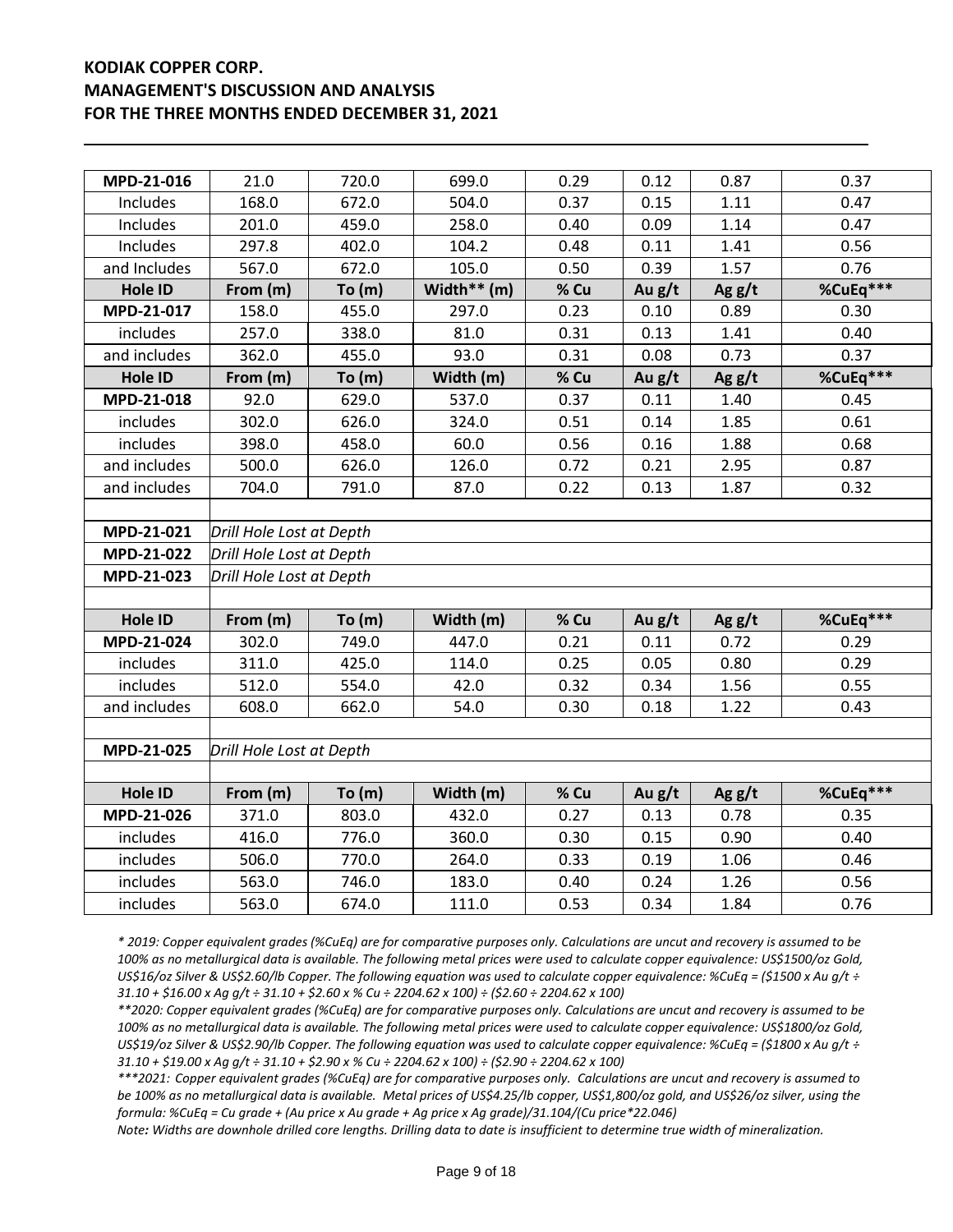*Jeff Ward P.Geo is the qualified person as defined by National Instrument 43-101.*

Kodiak directly engages with various First Nations whose traditional territory includes the MPD Project and prior to any ground disturbance, Heritage Field Reconnaissance Surveys are carried out by First Nation representatives. The Company also implemented a multi-phased Environmental Work Plan that includes among others water quality, migratory/nesting bird, species at risk and incidental wildlife surveys.

Plans for 2022 include a large exploration program with up to 25,000 metres of drilling at the Gate Zone and several other target areas, including Dillard, Prime and Axe, as well as further geophysical and geochemical surveying, prospecting and geotechnical studies.

## **2. MOHAVE PROPERTY, ARIZONA**

In May 2019 Kodiak acquired 100% of the Mohave copper-molybdenum-silver porphyry project ("Mohave") in Mohave County, Arizona, USA, from Bluestone Resources Inc. ("Bluestone"). The consideration consisted of:

- C\$50,000 in cash (paid) and C\$100,000 in Kodiak shares (232,558 "Shares") (issued) on the close of the Transaction;
- 100,000 Shares upon the public disclosure of a 43-101 compliant resource for the Project;
- 100,000 Shares upon the public disclosure of a preliminary economic analysis for the Project;
- 100,000 Shares upon the public disclosure of a pre-feasibility or more advanced study for the Project; and
- A 0.5% net smelter returns royalty on the Mohave Claims and on a 2 km area of interest around the Mohave Claims.

Including the royalty newly granted to Bluestone, the Company is committed to a 3.5% net smelter return royalty of which 1% can be bought back for US\$1,000,000 to the original optionor of the Mohave Property. The Company is also required to pay US\$1,000,000 to the original optionor no later than 30 days after the Company announces a production decision or has secured financing to implement such a decision.

Mohave has the potential to host a large-scale copper porphyry deposit with silver and molybdenum credits. Its geology is considered analogous to Freeport McMoran's Bagdad copper porphyry mine which is located approximately 33 km to the east of Mohave.

#### Mohave Project Highlights

- Copper porphyry project located in the prolific mineral producing Basin and Range Province of Arizona
- 10.4 km<sup>2</sup> land package, road-accessible and adjacent to Highway 93 which links Las Vegas and Phoenix
- Geologically and structurally analogous to the Bagdad mine and typified by structures associated with the Lariamide extensional event, like those preferentially mineralized at Bagdad
- Magnetics define a sizable ring or donut-type feature characteristic of copper porphyry deposits
- Extensive rock and soil mineralization over a large area of the project with a coincident Induced Polarization (IP) geophysical anomaly (2.5 km x 2.5 km)
- Circular Cu-Mo-Ag soil geochemical and geophysical anomalies are not fully tested by drilling
- Geological, geochemical and geophysical surveys indicate that Mohave is part of an extensive sulphidebearing hydrothermal system
- Mineralization at Mohave is dominated by potassic alteration having multiple and complex Cu-Mo-Ag events with younger Mo-Ag and Pb-Zn-Ag overprints
- Two small scale historic mines operated on the Mohave property in the 1950's and 1960's: the Wikieup Queen copper oxide mine and the Scott Fault molybdenum-lead-silver mine

In the late 1960's and early 1970's explorers identified Cu-Mo-Ag porphyry mineralization in several shallow churn holes to depths ranging from 30 m to 152 m. In 2011, eleven wide-spaced core holes totaling 3,500 m were drilled.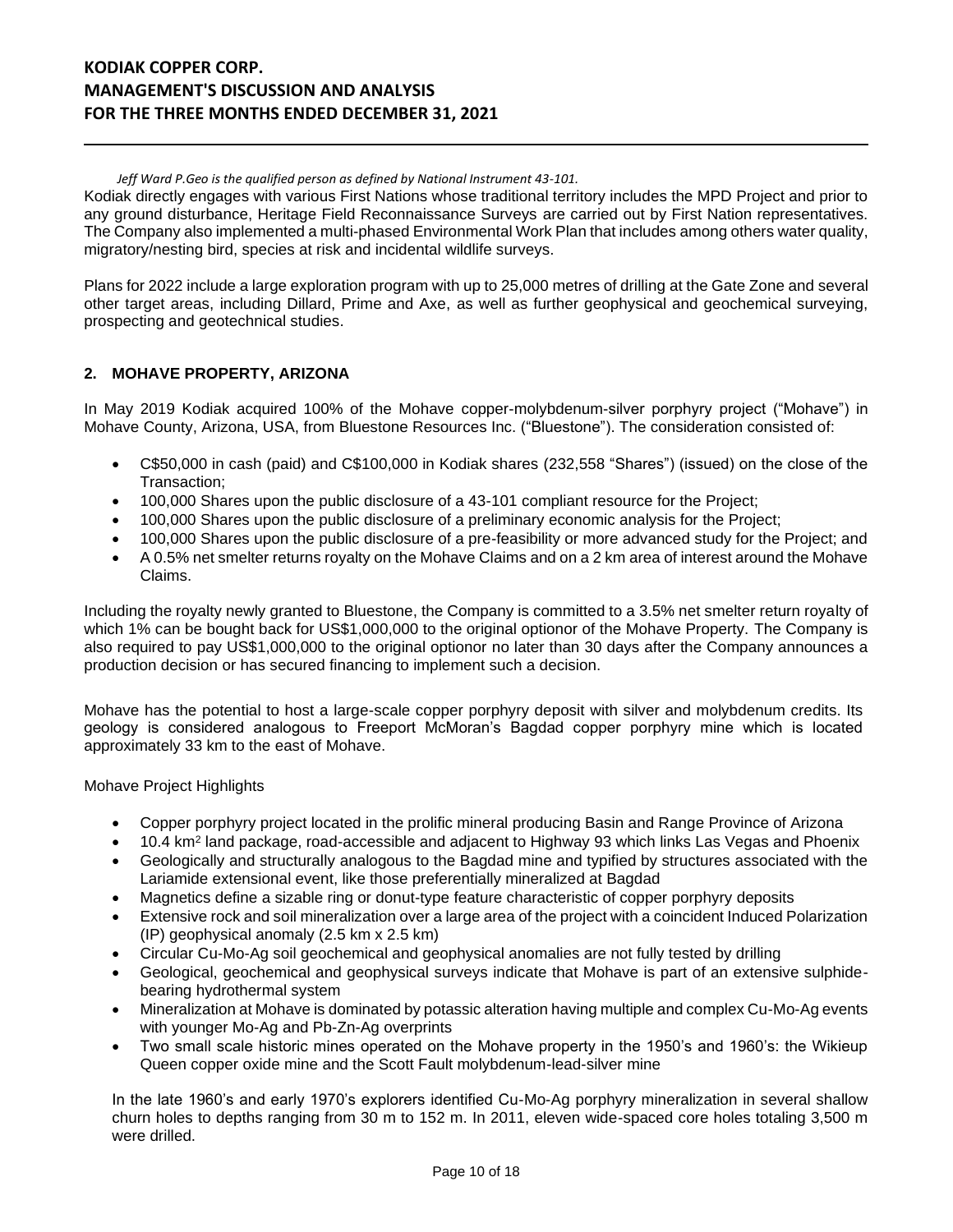Highlights of historical drill results at Mohave include:

- 59.4 m grading 0.49% Cu
- 65.8 m grading 0.2% Cu, 0.011% Mo, and 2.35 g/mt Ag
- 70.7 m grading 0.3% Cu, 0.01% Mo, and 2.54 g/mt Ag
- A surface trench returned 50.3 m grading 0.24% Cu and 0.076% Mo

The Company plans to carry out a 1500m drill program during the 2022 year.

#### **3. TRAPPER PROPERTY, BRITISH COLUMBIA**

In November 2010 the Company entered into an option agreement (the "Option"), with Constantine Metal Resources Ltd. ("CMR") to acquire a 70% interest in CMR's Trapper Gold Project. In June 2013 the Option was terminated and, upon termination, CMR assigned its underlying agreement with the property owner for the Trapper property to the Company, resulting in the Company owning 100% of the property.

CMR has retained the right to participate in any future financing of the Company of up to 5% of the proposed issuance of shares, provided CMR has ownership of at least 5% of the outstanding issued shares of Kodiak at the time of financing.

The project is subject to a 2.5% net smelter return royalty ("NSR") to the property vendor and a 0.5% NSR to CMR. The Company has the option to repurchase 1% of the NSR from the property vendor for \$500,000 and, if it exercises this option, CMR has a right to acquire an additional 0.5% NSR against payment of \$250,000. The parties also have a right of first refusal to purchase the remaining 1.5% NSR from the property vendor.

In August 2020 the Company entered into an agreement with Brixton Metals Corporation ("Brixton") to dispose of its 100% interest in the Trapper property for net consideration of \$918,119, to be satisfied by an initial payment of \$100,000 in cash and 2,324,393 Brixton shares. The shares were recorded at the closing price of \$0.365 per share on the date of receipt of the shares (September 8, 2020). In fiscal 2021, the Company released the \$30,284 Trapper bond to Brixton. See Note 5c in the September 30, 2020 consolidated financial statements for full details of the transaction. At December 31, 2021 the Brixton share price was \$0.195, this resulted in a fair value adjustment on the Brixton marketable securities of \$73,086 recorded to other comprehensive income (loss).

#### **4. KAHUNA PROPERTY**

#### **Project Background**

In November 2014 the Company signed an option agreement to acquire a 100% interest in the Kahuna Diamond project located in Nunavut, Canada by making cumulative exploration expenditures on the project totaling \$5,000,000, issuing 2,200,000 common shares, and paying \$700,000 over four years. In April 2017 the Company entered into a Letter Agreement where it accelerated its option agreement by paying the remaining cash and shares required under the agreement and on January 31, 2018 the Company acquired a 100% undivided interest in the Kahuna project. The project is subject to a four percent gross overriding royalty on diamond production and a four percent net smelter royalty on other minerals. The Company has the option to purchase half of the respective royalties for \$2 million per one percent.

Kahuna is an advanced-stage, diamond project discovered in 2001, located near Rankin Inlet, Nunavut. Kodiak holds mineral tenure to 805 km<sup>2</sup> and additional diamond rights covering an adjacent 928 km<sup>2</sup>. Historical exploration expenditures completed on or around the property are estimated at \$30,000,000. Eight significantly diamondiferous kimberlite dikes have been discovered to date, with Kahuna, Notch and PST being the most advanced prospects. Kahuna also hosts numerous kimberlite pipe targets.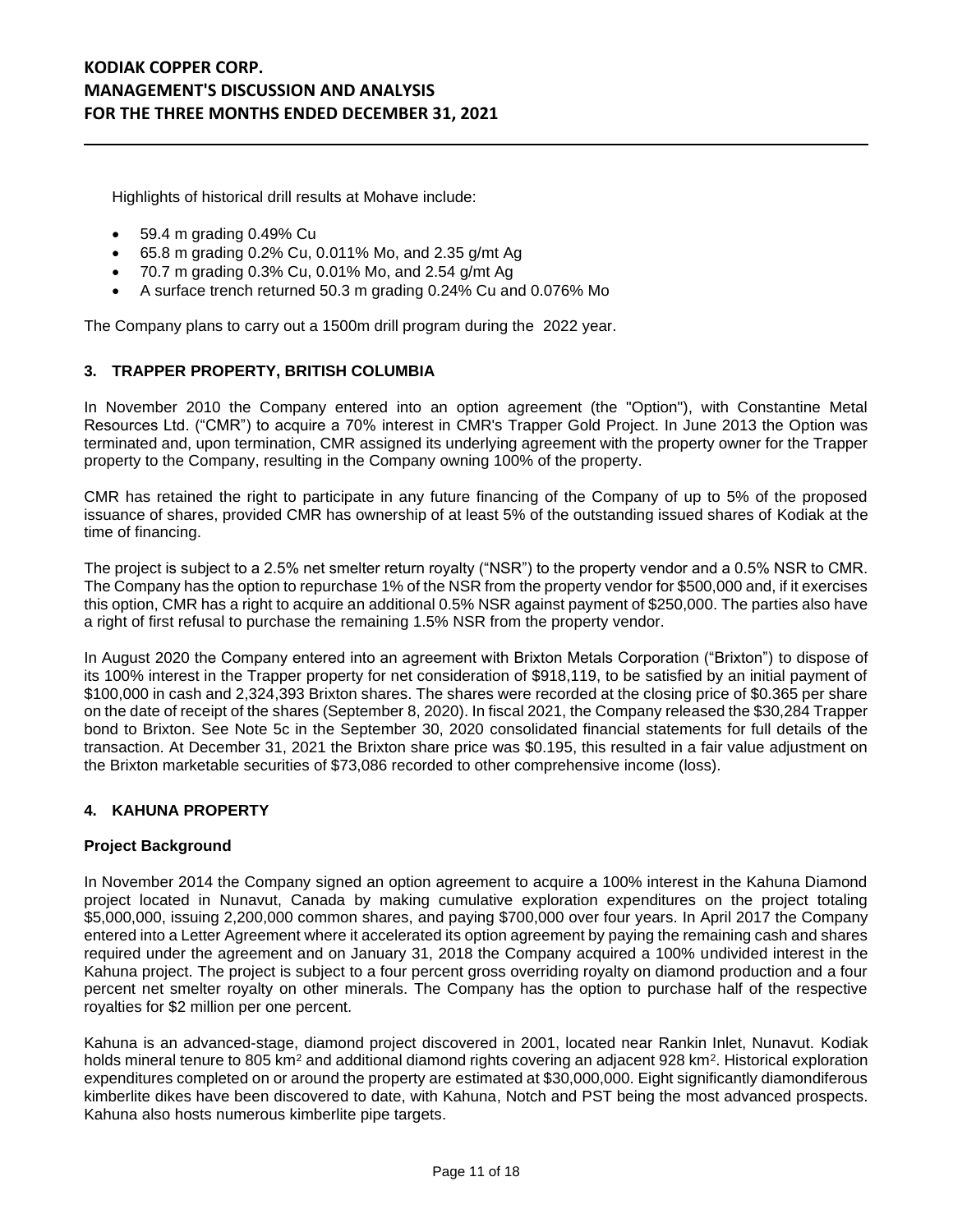#### **Maiden Resource & TFFE**

In 2015 Kodiak released a maiden Inferred Resource estimate for the Kahuna Diamond Project. The estimate was prepared by APEX on the Kahuna and Notch kimberlites and is based on data from drill programs and the 2006 – 2008 bulk sampling completed by the past operator.

Highlights include:

- A combined Inferred Mineral Resource of 4,018,000 carats of macrodiamonds at a 0.85 mm (+1 DTC sieve size) lower diamond cut-off, with an average grade of 1.01 carats per tonne (cpt), derived from 3,987,000 tonnes of kimberlite (the "Resource")
- The kimberlites in the Resource are exposed at surface and based on APEX geological modelling, remain open to extension along strike and at depth. Indicator mineral trains and geophysics suggest the Kahuna and Notch kimberlites have the potential to extend along strike beyond areas included in the Resource Estimate into areas of thin sediment cover. Kimberlite has been intercepted in drilling along these potential extensions; however, drill spacing was insufficient for inclusion in the Resource
- Only two of eight significantly diamondiferous kimberlites (Kahuna and Notch) have sufficient drilling, bulk sampling and density definition work to be included in the Inferred Mineral Resource at this time
- Other diamondiferous kimberlites include the PST, Killiq, KD-13, KD-14, KD-16 and KD-18, Jigsaw and KD-24. The latter is notable for high diamond content, having historically recovered 305 diamonds including 7 macrodiamonds (+0.85 mm) from a 2.2 kg drill core sample

|                |              |         | Volume<br>(m3) |                     | Average   | Average   | Total       | Total       |
|----------------|--------------|---------|----------------|---------------------|-----------|-----------|-------------|-------------|
| Classification | Kimberlite   | Density |                | Tonnes              | Grade cpt | Grade cpt | Carats      | Carats      |
|                |              | (t/m3)  |                |                     | (+0.85 mm | (+1.18 mm | $(+0.85$ mm | $(+1.18$ mm |
|                |              |         |                |                     | cut-off)  | cut-off)  | cut-off)    | cut-off)    |
|                | Kahuna       | 1.99    |                | 1,541,000 3,066,000 | 1.04      | 0.80      | 3,189,000   | 2,453,000   |
| Inferred       | <b>Notch</b> | 2.12    | 434.000        | 921.000             | 0.90      | 0.83      | 829,000     | 765,000     |
|                | Total        | 2.02    |                | 1,975,000 3,987,000 | 1.01      | 0.81      | 4,018,000   | 3,218,000   |

#### **Inferred Mineral Resource Estimate for the Kahuna and Notch Kimberlites (APEX, 2015)**

*\*Note: Technical Report and Maiden Mineral Resource Estimate for the Kahuna Diamond Project, Nunavut, Canada" prepared by APEX Geoscience Ltd., Kristopher J. Raffle, B.Sc., P. Geo. and Andrew J. Turner, B.Sc., P. Geol. March 11, 2015 The reader is cautioned that Mineral Resources are not Mineral Reserves and do not have demonstrated economic viability, and might never be converted into Reserves. Figures may not sum due to rounding. Decimal figures do not indicate added level of precision. cpt = carats-per-tonne*

Kodiak also announced a Target for Further Exploration ("TFFE") that provides additional potential tonnages and contained carats that are not yet included in the Resource. The TFFE is based on projection of the diamondiferous kimberlites below the depths currently modelled and included in the Resource, and it provides reasonable guidance for additional potential tonnage and diamond grades at Kahuna and Notch to depths of 300 – 600m. The potential quantity and grade of any TFFE is conceptual in nature, there is insufficient exploration to define a Mineral Resource and it is uncertain if further exploration will result in the TFFE being delineated as a Mineral Resource.

#### **Target for Further Exploration ("TFFE") for the Kahuna and Notch Kimberlites (APEX, 2015**)

|        | Low Range      |           |       |                 | High Range     |           |       |                 |
|--------|----------------|-----------|-------|-----------------|----------------|-----------|-------|-----------------|
|        | Depth<br>Range | Tonnage   | Grade | Total<br>Carats | Depth<br>Range | Tonnage   | Grade | Total<br>Carats |
| Kahuna | 140-300        | 3,740,000 | 0.80  | 2,990,00        | 140-600        | 10,760,00 | 1.10  | 11,830,0<br>00  |
| Notch  | 110-300        | 1,570,000 | 0.70  | 1,100,00        | 110-600        | 4,050,000 | 1.00  | 4,050,000       |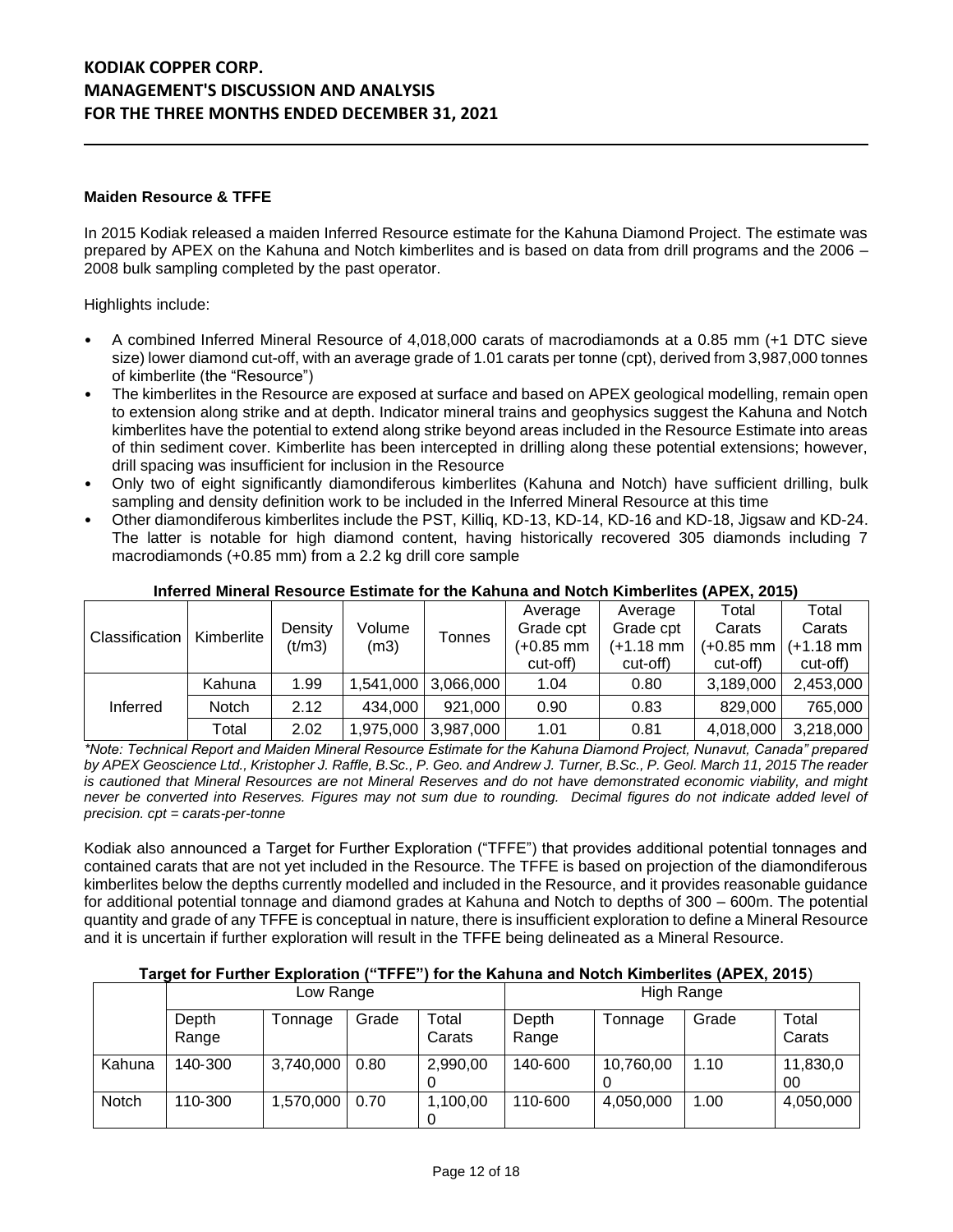| otal |                          | 0.000<br>י כ<br>v.v | $77*$<br>0.1 | .'*0.000. ل.<br>.09C<br>- |             | 14.800.000               | $\sim$ $-$<br>, ט | 5.880.000 |
|------|--------------------------|---------------------|--------------|---------------------------|-------------|--------------------------|-------------------|-----------|
| .    | $\overline{\phantom{a}}$ | $\cdots$            | .            | $\overline{\phantom{0}}$  | $\sim$<br>. | $\overline{\phantom{a}}$ | .                 | $\cdots$  |

*\*Note: Technical Report and Maiden Mineral Resource Estimate for the Kahuna Diamond Project, Nunavut, Canada" prepared by APEX Geoscience Ltd., Kristopher J. Raffle, B.Sc., P. Geo. and Andrew J. Turner, B.Sc., P. Geol. March 11, 2015. Bulk sampling has established that Kahuna has a recovered grade of 1.04 cpt and Notch has a recovered grade of 0.90 cpt (at a +0.85 mm lower cut-off) as previously disclosed in the Inferred Resource. As such, the "Low Range" reduces diamond grades by about 23% and the "High Range" increases diamond grades by about 5% for Kahuna and 10% for Notch. Note the tonnes and carats have been rounded to the nearest 10,000 and may not add due to rounding.*

Due to the Company's decision to enter the copper industry, the Company has written down the value of the project to \$nil.

# **SELECTED ANNUAL INFORMATION**

|                          | September 30,<br>2021 |    | September 30,<br>2020 | September 30,<br>2019 |
|--------------------------|-----------------------|----|-----------------------|-----------------------|
| Revenue                  |                       |    |                       |                       |
| Net loss for the year    | \$<br>(1,809,835)     | \$ | (9,976,985)           | (1,500,914)           |
| Basic loss per share     | \$<br>(0.04)          | Œ  | (0.30)                | (0.055)               |
| Total assets             | \$<br>22,389,709      | \$ | 6,676,201             | 11,695,227            |
| <b>Total liabilities</b> | \$<br>3,338,983       | \$ | 1,387,712             | 687,543               |
| Cash dividends declared  |                       |    |                       |                       |

# **RESULTS OF OPERATIONS**

For the three months ended December 31, 2021 (Q1 2022)

The net income (loss) for the three months ended December 31, 2021 was \$51,307 (2020 – (\$226,891)). The main contributing factors were:

• Other Income \$590,366 (2020 - \$223,622) due to increased flow-through expenditures which reduces the liability and increases other income.

Offsetting other income was:

- Professional fees were \$12,997 (2020 \$32,984) the decrease is primarily due to lower legal fees incurred for corporate activity during the current period.
- Directors fees were \$26,735 (2020 \$Nil) directors fees were not paid in the prior quarter.
- Travel, promotion and investor relations \$187,583 (2020 \$159,088) the increase was due to higher marketing activity during the period compared to the prior period.
- Share based compensation \$58,385 (2020 \$32,227) the increase was due to more options being granted in the current period.
- Transfer agent and filing \$3,376 (2020 \$61,810) the decrease was due to lower fees in the period due to a large financing that took place in the prior quarter.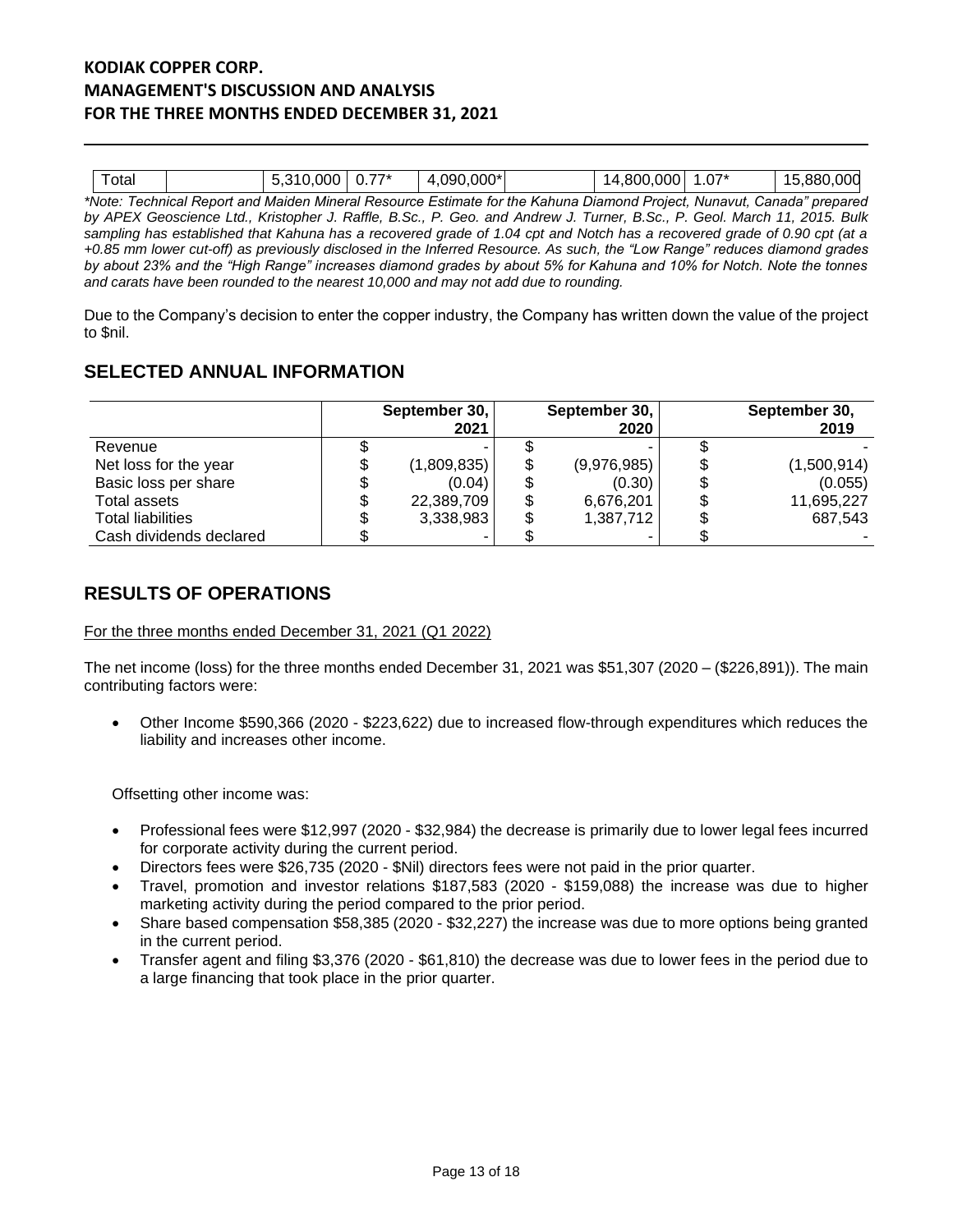# **SUMMARY OF QUARTERLY RESULTS**

Summary of quarterly results for recent eight quarters:

| Three Months Ended              | Revenue (\$) | Net income (loss) \$ | Gain (loss) per share <sup>1</sup> |  |
|---------------------------------|--------------|----------------------|------------------------------------|--|
| December 31, 2021 <sup>4</sup>  |              | 51,307               | 0.001                              |  |
| September 30, 2021 <sup>4</sup> |              | 186,224              | 0.004                              |  |
| June 30, 2021 <sup>4</sup>      |              | 14,937               | 0.00                               |  |
| March 31, 2021                  |              | (1,788,494)          | (0.04)                             |  |
| December 31, 2020               |              | (226, 891)           | (0.005)                            |  |
| September 30, 2020 <sup>3</sup> |              | (8,830,075)          | (0.238)                            |  |
| June 30, 2020                   |              | (383,946)            | (0.01)                             |  |
| March 31, 2020 <sup>2</sup>     |              | (1, 123, 849)        | (0.035)                            |  |

**<sup>1</sup>** *Numbers have been rounded to the next decimal for presentation purposes.*

*² The March 31, 2020 loss is high due to the non-cash deferred income tax expense related to the flow through raise in the quarter and non-cash stock based compensation expense for options granted in the quarter.*

*³ The September 30, 2020 loss is high due the write-down of the Kahuna mineral property to zero.*

*<sup>4</sup> The June 30, September 30, and December 31 2021 income resulted from increased flow-through expenditures which increases other income.*

# **LIQUIDITY**

At December 31, 2021, the Company has not achieved profitable operations, has accumulated losses of \$55,198,698 since its inception, and expects to incur further losses in the pursuit and/or development of its business.

As at December 31, 2021, the Company had cash and cash equivalents balance of \$8,840,669 (September 30, 2021 - \$11,765,345)

During the three months ended December 31, 2021, the Company's operating activities spent cash of \$787,677 as compared to a spend of \$824,589 in the previous year.

During the three months ended December 31, 2021, \$2,389,436 was spent on reclamation bonds and mineral property acquisition and exploration compared to \$824,099 in the previous year. Resulting primarily from exploration activities on the Company's MPD property.

During the three months ended December 31, 2021, \$252,378 was raised due to financing activities compared to \$13,468,224 in the previous year.

The Company's ability to continue as a going concern in the long term is dependent upon its ability to generate future profitable operations and/or to obtain the necessary financing to meet its obligations and repay its liabilities arising from normal business operations when they come due. The Company is a junior exploration company without operating revenues and therefore, the Company must utilize its current cash reserves, funds obtained from the exercise of warrants and stock options and other financing transactions to maintain the Company's capacity to meet working capital requirements and ongoing exploration program, or to fund any further development activities.

The Company's primary source of financing is by means of share issuances, the exercise of options and/or warrants, debt or other sources. There can be no certainty of the Company's ability to raise additional financing through these means.

To the date of this MD&A, the cash resources of the Company are held with one major Canadian chartered bank. The Company continues has minimal long-term debt and its credit and interest risk is minimal.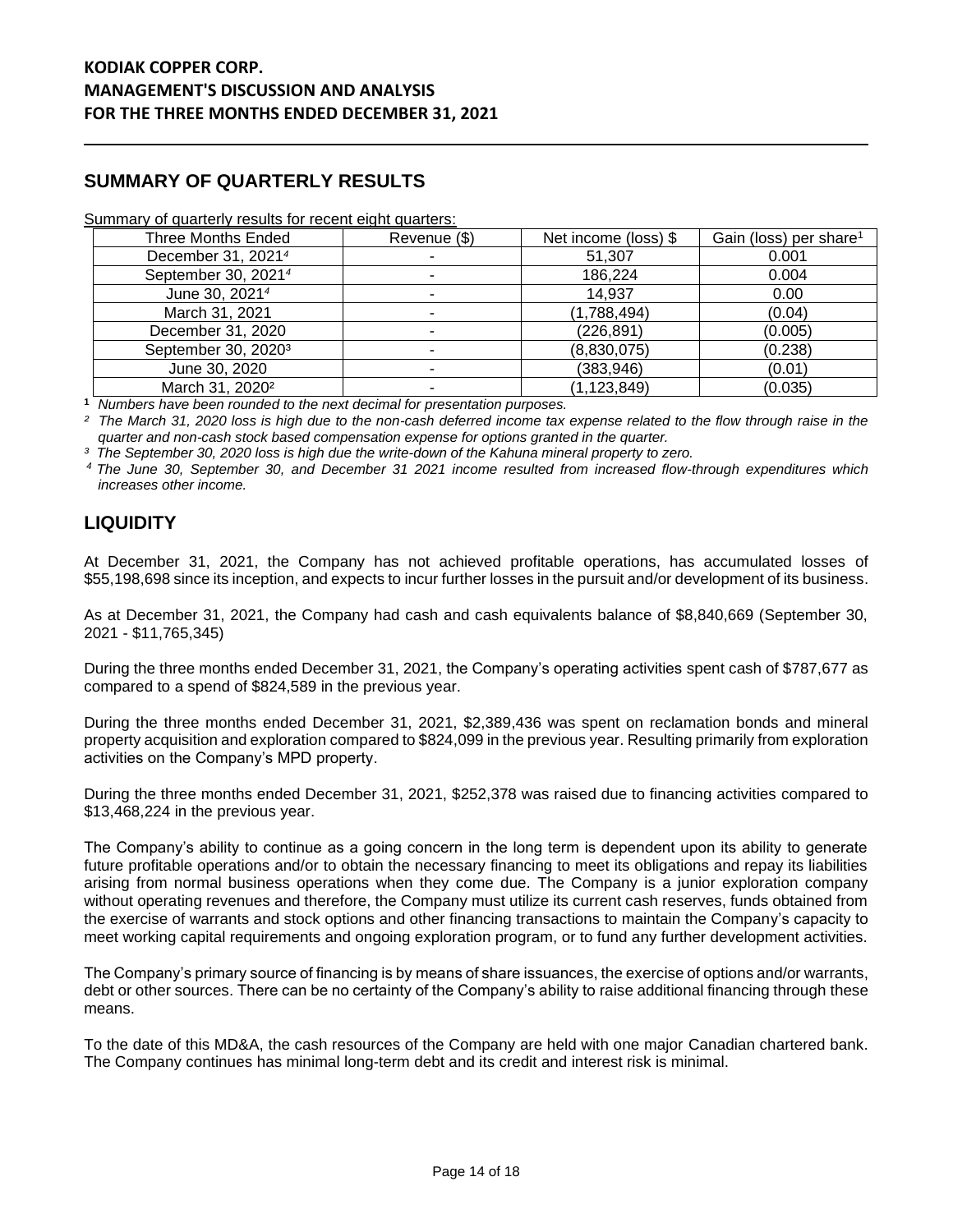# **CAPITAL RESOURCES**

The Company's objective, when managing capital, is to ensure sufficient resources are available to meet day to day operating requirements and to safeguard its ability to continue as a going concern in order to provide returns for shareholders and benefits for other stakeholders. The Company has minimal debt and is not subject to any externally imposed capital requirements. In the management of capital, the Company includes the components of shareholders' equity, as well as cash and cash equivalents.

The properties in which the Company currently has an interest are in the exploration stage; as such, the Company is dependent on external financing to fund its activities. In order to carry out the planned exploration and pay for administrative costs, the Company will spend its existing working capital and raise additional funds as needed. The Company will continue to assess new properties and seek to acquire an interest in additional properties if it feels there is sufficient geologic or economic potential and if it has adequate financial resources to do so.

The Company has policies and procedures in place for expenditure authorization limits and capital expenditure authorization. Management reviews its capital management approach on an ongoing basis and believes that this approach, given the size of the Company, is reasonable. The Company's officers and senior management take full responsibility for managing the Company's capital and do so through quarterly meetings and regular review of financial information. The Company's Board of Directors are responsible for overseeing this process.

The Company is not subject to any capital requirements imposed by a regulator.

## **OFF-BALANCE SHEET ARRANGEMENTS**

The Company has no off-balance sheet arrangements.

# **TRANSACTIONS WITH RELATED PARTIES**

The Company's transactions with related parties during the three months ended December 31, 2021 consist of the Chairman, Chief Executive Officer, President, Chief Financial Officer and directors and the following companies controlled by common directors and/or officers.

| <b>Related Party</b>                               | <b>Nature of Transactions</b> |
|----------------------------------------------------|-------------------------------|
| Chris Taylor                                       | Director Fees                 |
| Claudia Tornquist                                  | Management fees               |
| Nicmar Capital Corp. (Tony Ricci – CFO & Director) | Management fees               |
| Jeff Ward                                          | Geological fees               |
| <b>Andrew Berry</b>                                | Geological fees               |

Accrued and paid amounts to key management personnel, officers and companies controlled by directors and officers: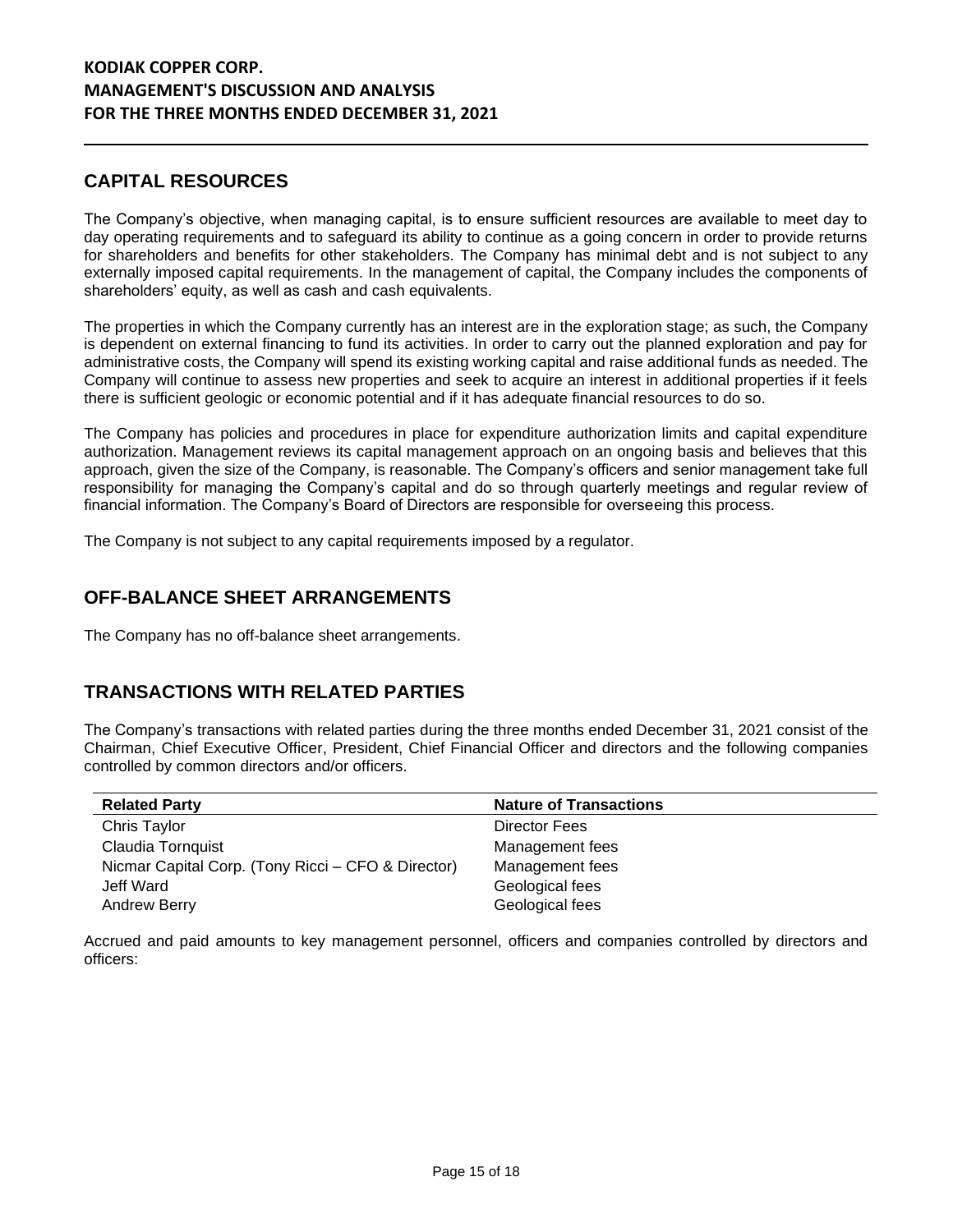|                                                           | Three Months Ended |  |              |  |
|-----------------------------------------------------------|--------------------|--|--------------|--|
|                                                           | December 31,       |  | December 31, |  |
|                                                           | 2021               |  | 2020         |  |
| Geological fees capitalized to exploration and evaluation |                    |  |              |  |
| assets $(1)$                                              | 93,660             |  | 90,663       |  |
| Management and directors fees (2)                         | 118.077            |  | 86,483       |  |
| Total                                                     | 211.737            |  | 177,146      |  |

 $(1)$  Geological fees were paid to the Company's VP Exploration and VP Operations.

 $(2)$  Management fees include salaries and compensation to the Company's Chairman, CEO & President, VP Exploration, VP Operations, Directors and the CFO.

As at December 31, 2021, \$Nil was due to related parties. At December 31, 2020 \$63,183 was payable to the Company's VP Exploration, VP Operations, Chairman, and the CFO.

# **PROPOSED TRANSACTIONS**

There are no proposed transactions that should be disclosed.

# **RISKS AND UNCERTAINTIES**

Resource exploration and development is a speculative business, characterized by a number of significant risks including, among other things, unprofitable efforts resulting not only from the failure to discover mineral deposits but also from finding mineral deposits which, though present, are insufficient in quantity and quality to return a profit from production. The marketability of minerals acquired or discovered by the Company may be affected by numerous factors which are beyond the control of the Company and which cannot be accurately predicted, such as market fluctuations of metal prices, the proximity and capacity of milling facilities, mineral markets, processing reagents and equipment, and such other factors as government regulations, including regulations relating to royalties, allowable production, importing and exporting of minerals, and environment protection, the combination of which factors may result in the Company not receiving an adequate return on investment capital.

The novel coronavirus ("COVID-19") has caused many countries to implement measures to reduce the spread of the virus. The effect and duration of COVID-19 and government responses to it are unknown. Consequently, management anticipates, but cannot predict the effect of unknown adverse changes to its future business plans, financial position, cash flows, and results of operations.

## **FINANCIAL AND OTHER INSTRUMENTS**

IFRS 9 reflects all phases of the financial instruments project and replaces IAS 39 Financial Instruments: Recognition and Measurement and all previous versions of IFRS 9. The standard introduces new requirements for classification and measurement, impairment, and hedge accounting. IFRS 9 was effective for the company's 2019 fiscal year.

**Liquidity risk** is the risk that the Company cannot meet a demand for cash or fund its obligations as they come due. As at December 31, 2021, the Company had cash and cash equivalents balance of \$8,840,669 (September 30, 2021 - \$11,765,345) marketable securities balance of \$219,257 (September 30, 2021 - \$146,171) to settle current liabilities of \$1,855,903 (September 30, 2021 - \$3,298,983), before flow through share premium liability.

The Company intends to finance future requirements from its existing cash reserves together with share issuances, the exercise of options and/or warrants, debt or other sources. There can be no certainty of the Company's ability to raise additional financing through these means.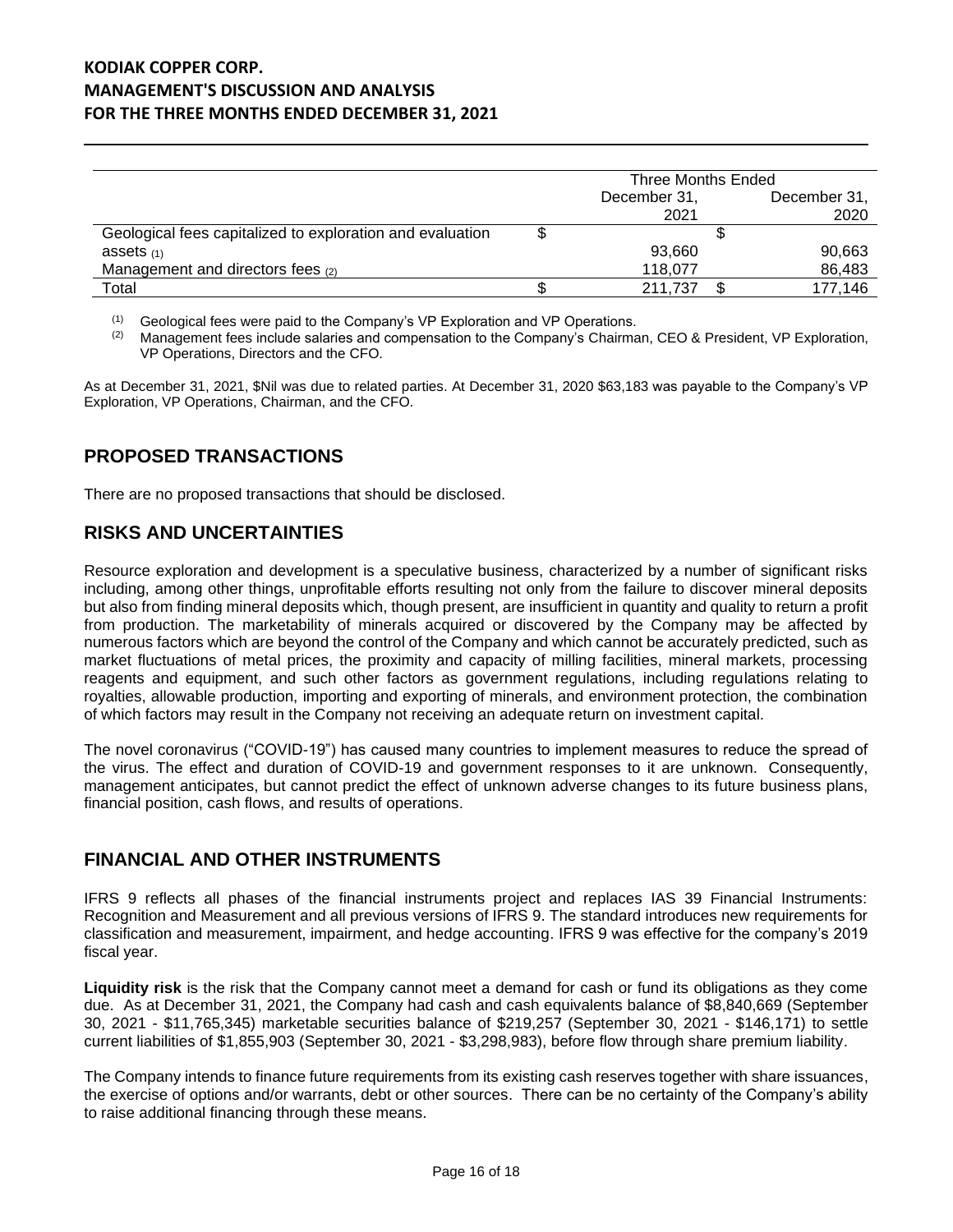**Credit risk** is the risk that the counterparty to a financial instrument will fail to meet their payment obligations, thus this risk is primarily attributable to cash and cash equivalents. The Company maintains its cash and cash equivalents with high-credit quality financial institutions, thus limiting its credit risk As at December 31, 2021, the Company had a receivable balance of \$95,969 (September 30, 2021 - \$127,411), which primarily relates to GST receivable from the Federal Government of Canada. There was \$96,271 in Advances and Deposits as at December 31, 2021 (September 30, 2021 - \$59,210) this was made up predominately of prepayments to vendors.

**Market risk** is the risk that changes in market prices, such as foreign exchange rates, interest rates, and commodity and equity prices will affect the Company's income or the value of its holdings of financial instruments. The objective of market risk management is to manage and control market risk exposures within acceptable parameters, while optimizing the return. Investments in equity instruments which are classified as fair value through other comprehensive income (loss) and are measured at fair value, are listed on public stock exchanges, including TSX-V and OTC-QB. The Company is exposed to market price risk on its marketable securities. The Company's marketable securities consist of one listed entity called Brixton Metals Corporation. A 10% change in quoted market price for Brixton Metals Corporation at December 31, 2021 would result in a change to other comprehensive income (loss) and fair value of marketable securities of \$21,926.

**Interest rate risk** is the risk that the fair values or future cash flows of a financial instrument will fluctuate because of changes in market interest rates. As at December 31, 2021, the Company does not have any interest-bearing loans or liabilities outstanding, apart from the CEBA loan, see Note 11. All receivable and payable balances are current and as such, are not subject to interest, so its exposure to interest rate risk is insignificant.

**Currency risk** relates to the risk that the fair value of future cash flows of a financial instrument will fluctuate due to changes in foreign currency. As at December 31, 2021, the Company did not have any material monetary assets or liabilities denominated in a foreign currency and consequently is not exposed to significant foreign currency risk.

# **CONTINGENCIES AND COMMITMENTS**

As at the date of this MD&A, there were no legal proceedings to which the Company is a party, nor to which their property is subject, nor to the best of the knowledge of management, are such legal proceedings contemplated.

# **OUTSTANDING SHARE DATA**

The authorized capital of the Company consists of an unlimited number of common shares and an unlimited number of preferred shares. No preferred shares have been issued to date.

|                                      | <b>Number of Shares</b> | <b>Exercise</b><br><b>Price</b> | <b>Expiry Date</b> |
|--------------------------------------|-------------------------|---------------------------------|--------------------|
| Issued and Outstanding Common Shares |                         |                                 |                    |
| as of February 28, 2022              | 49,936,576              |                                 |                    |
| Warrants                             |                         |                                 |                    |
|                                      | 1.040.322               | \$0.55                          | Mar/12/2022        |
| Options                              |                         |                                 |                    |
|                                      | 25,000                  | \$1.20                          | Oct/7/2022         |
|                                      | 356,000                 | \$1.20                          | Jan/31/2023        |
|                                      | 280,000                 | \$0.375                         | Mar/4/2024         |
|                                      | 801,000                 | \$0.35                          | Mar/12/2025        |
|                                      | 50,000                  | \$0.43                          | June/14/2025       |
|                                      | 935,000                 | \$1.56                          | Jan/20/2026        |
|                                      | 10,000                  | \$1.57                          | Mar/15/2026        |
|                                      | 100.000                 | \$1.41                          | Aug/03/2026        |